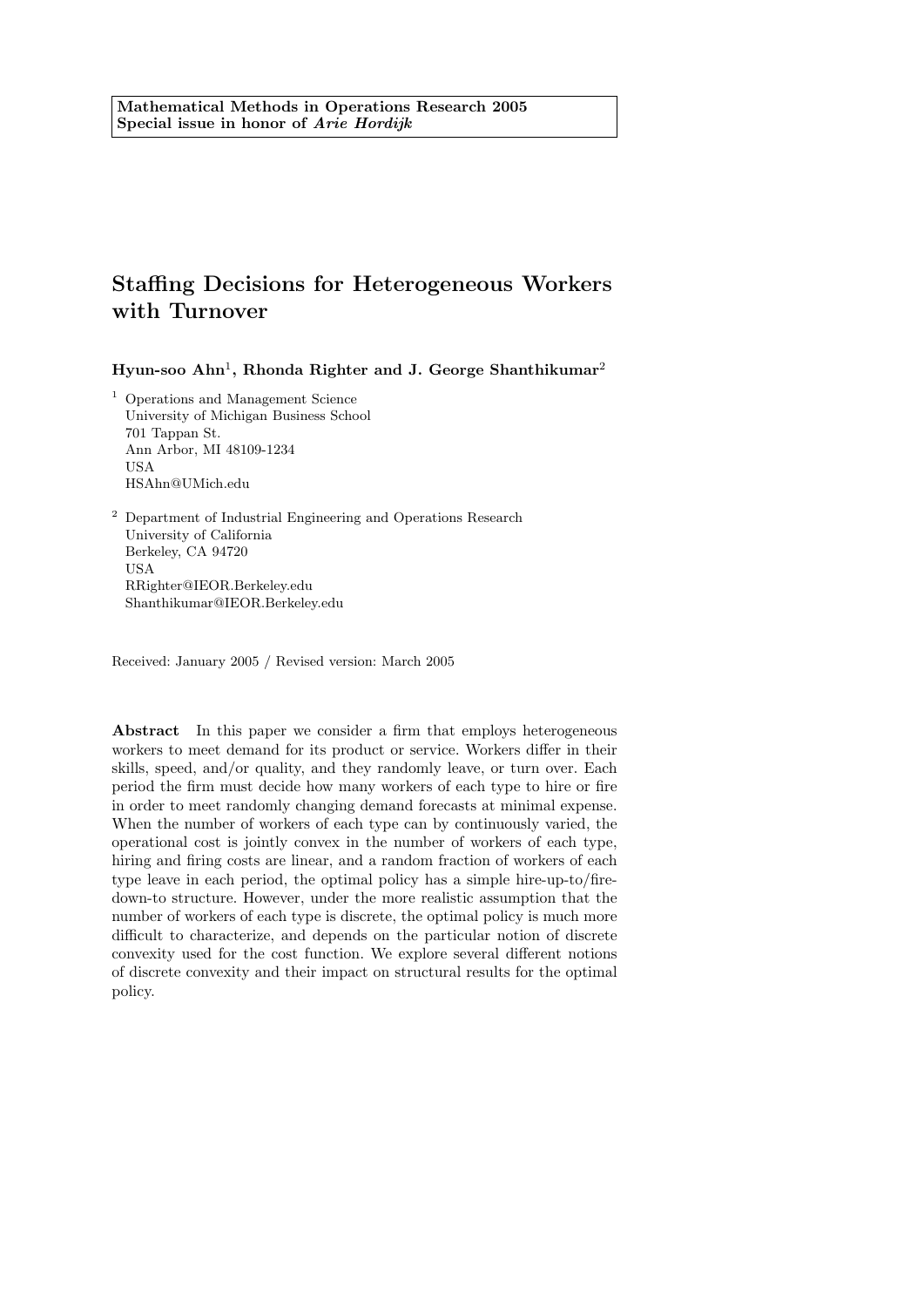## 1 Introduction

It is a great privilege to participate in this workshop and special volume in honor of Arie Hordijk. He is a wonderful mathematician, with great insight and creativity, and he has had a huge impact on the applied probability community. Especially for the second author, Arie has been a role model, mentor, and friend.

We consider a firm that employs heterogeneous wokers to meet demand for its product or service. Workers differ in their skills, speed, and/or quality, and they randomly leave, or turn over. Each period the firm must decide how many workers of each type to hire or fire in order to meet randomly changing demand forecasts at minimal expense. When the number of workers of each type can be continuously varied, the operational cost is jointly convex in the number of workers of each type, hiring and firing costs are linear, and a random fraction of workers of each type leave in each period, the optimal policy has a simple hire-up-to/fire-down-to structure. However, under the more realistic assumption that the number of workers of each type is discrete, the optimal policy is much more difficult to characterize, and depends on the particular notion of discrete convexity used for the cost function. We explore several different notions of discrete convexity and their impact on structural results for the optimal staffing policy.

We model our system as a discrete-time Markov decision process (MDP). Let  $\mathbf{n}_t = (n_{1t}, \dots n_{mt})$  be a non-negative m-dimensional vector that represents the current (at time  $t$ ) number of workers of each of  $m$  types before hiring decisions are made. Let  $\theta_t$  represent the current state of the environment. The environment may affect the distribution of the demand during the period, the pool of available employees from which we may hire, the probabilities that employees will leave, and the costs we incur. At the beginning of the period, based on  $n_t$  and  $\theta_t$ , the firm must decide how many workers of each type to hire (or fire). Let  $\mathbf{d}_t = (d_{1t}, \ldots d_{mt})$  represent our hiring (firing if  $d_{it} < 0$ ) decisions at time t, where  $\mathbf{d}_t$  is a function of  $\mathbf{n}_t$ and  $\theta_t$  though we suppress the dependence notationally. Let  $N_{t+1}$  be the worker vector at the end of the period (beginning of the next period), which is a random function of  $\mathbf{n}_t + \mathbf{d}_t$  and  $\theta_t$ . Using  $\alpha$  as the one-period discount factor, our objective is to minimize the total expected discounted cost,

$$
V_t(\mathbf{n}_t, \theta_t) = \min_{\mathbf{d}_t \ge -\mathbf{n}_{tt}} E \sum_{j=t}^T \alpha^j E \left[ c_t(\mathbf{N}_j, \mathbf{d}_j, \theta_j) + C_t(\mathbf{N}_j + \mathbf{d}_j, \theta_j) | \mathbf{n}_t, \mathbf{d}_t, \theta_t \right]
$$
  
= 
$$
\min_{\mathbf{d}_t \ge -\mathbf{n}_t} \left[ c_t(\mathbf{n}_t, \mathbf{d}_t, \theta_t) + C_t(\mathbf{n}_t + \mathbf{d}_t, \theta_t) + C_t(\mathbf{n}_t + \mathbf{n}_t, \theta_t) \right]
$$
  
+ 
$$
\alpha E[V_{t+1}(\mathbf{N}_{t+1}(\mathbf{n}_t + \mathbf{d}_t, \theta_t), \theta_{t+1}) | \mathbf{n}_t, \mathbf{d}_t, \theta_t]],
$$

where c represents our hiring and firing costs, and C represents our expected operational costs under the optimal (or possibly heuristic) operational policy for meeting demand during the period, including wages for workers. We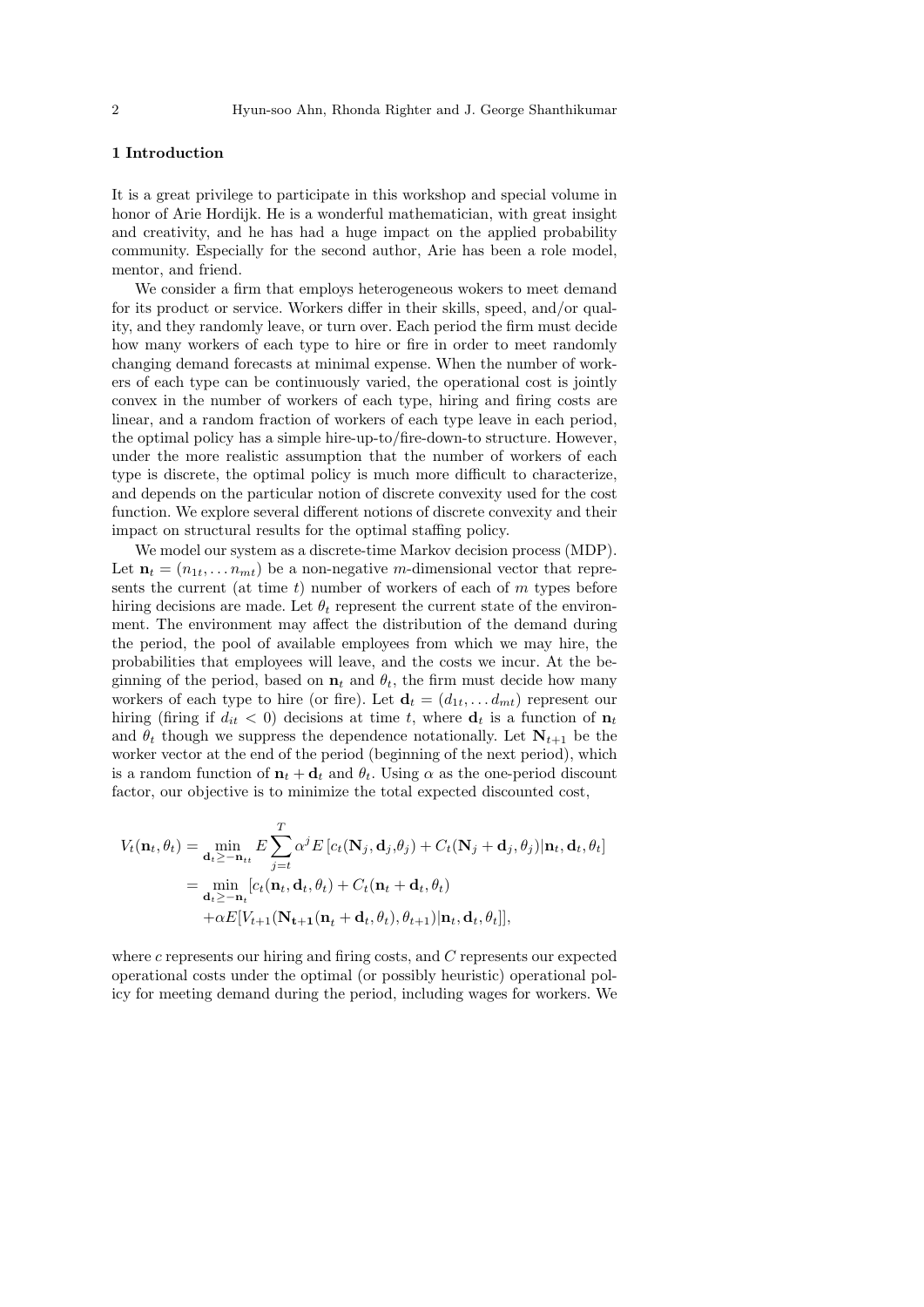will assume linear hiring and firing costs, so

$$
c_t(\mathbf{n}_t, \mathbf{d}_t, \theta_t) = \sum_i [h_{it}(\theta_t)d_i^+ + f_{it}(\theta_t)d_i^-]
$$

for all  $\mathbf{n}_t$ , where  $h_{it}(\theta_t) > 0$  and  $f_{it}(\theta_t) > 0$ , and  $d_i^+ = \max\{d_i, 0\}$  and  $d_i^- = \max\{-d_i, 0\}$ . Then, using the arguments of Dixit [7], Eberly and van Mieghem [8], Gans and Zhou [11], and Schmidt and Nahmias [29], we can show the following, where  $\mathbf{n}^i = (n_1, \ldots, n_{i-1}, n_{i+1}, \ldots, n_m)$ .

**Theorem 1** Suppose  $n_i$  and  $d_i$ , and hence  $y_i = n_i + d_i$  can take on continuous values, i.e.  $\mathbf{n}, \mathbf{d}, \mathbf{y} \in \mathbb{R}_+^m$ , and  $C_t(y_1, \ldots, y_m, \theta)$  is jointly convex in y for all  $\theta$ . Also suppose that  $N_{it}(y_{it}, \theta_t) = R_{it}(\theta_t)y_{it}$ , where  $R_{it}(\theta_t)$ ,  $i = 1, 2, \ldots, m$ , are independent random fractions with support on [0, 1]. Then the optimal policy has the following hire-up-to/fire-down-to structure. For each i there exist two functions  $U_{it}(\mathbf{n}^i, \theta) \leq D_{it}(\mathbf{n}^i, \theta)$ , such that for a given starting state  $\mathbf{n} = \mathbf{n}_t$ , for each i, if  $n_i < U_{it}(\mathbf{n}^i)$  hire up to  $U_{it}(\mathbf{n}^i)$ type i workers, i.e., hire  $U_{it}(\mathbf{n}^i) - n_i$  type i workers, if  $n_i > D_{it}(\mathbf{n}^i)$  fire down to  $D_{it}(\mathbf{n}^i)$  workers, and otherwise do not hire or fire type i workers.

Dixit [7] and Eberly and van Mieghem [8] study a dynamic investment problem where the (continuous) decision in each period is how much to invest or disinvest in each of multiple resources (labor and capital in the case of Dixit), and in which there is no turnover of the resources. They show the optimality of the "Invest/Stay put/Disinvest (ISD)" policy, which invests up to a critical number, or disinvests (fires) down to a critical number, or makes no changes. We will henceforth call the hire-up-to/fire-down-to policy of theorem 1 the ISD policy. Gans and Zhou [11], and Schmidt and Nahmias [29] consider staffing models in which the resources are workers that may leave, and where the number of workers can take on a continuous range of values. Their models also permit learning, or shifts of workers from one type to another. For Gans and Zhou, only type 1 workers may be hired and none may be fired, and they show the optimality of a hire-up-to policy for type 1 workers. Schmidt and Nahmias show the optimality of an ISD policy when there is only one type of worker, and in a special case for two types of workers.

Other research in capacity investment is based on the single-period multi-product newsvendor model, and ignores issues of turnover. See Fine and Freund [9], Shumsky and Zhang [30], Van Mieghem and Rudi [33], van Mieghem [31] and [32], Harrison and van Mieghem [13], Netessine, Dobson, and Shumsky [24], and the references therein.

The book of Bartholomew, Forbes, and McClean [3] gives an overview of the use of Markov and deterministic models for managing human resources with learning and turnover. Pinker and Shumsky [28] include experiencebased learning, in which the quality of the work depends on the amount of similar work servers have done before. This tends to make flexibility look relatively less attractive because workers who do many different things may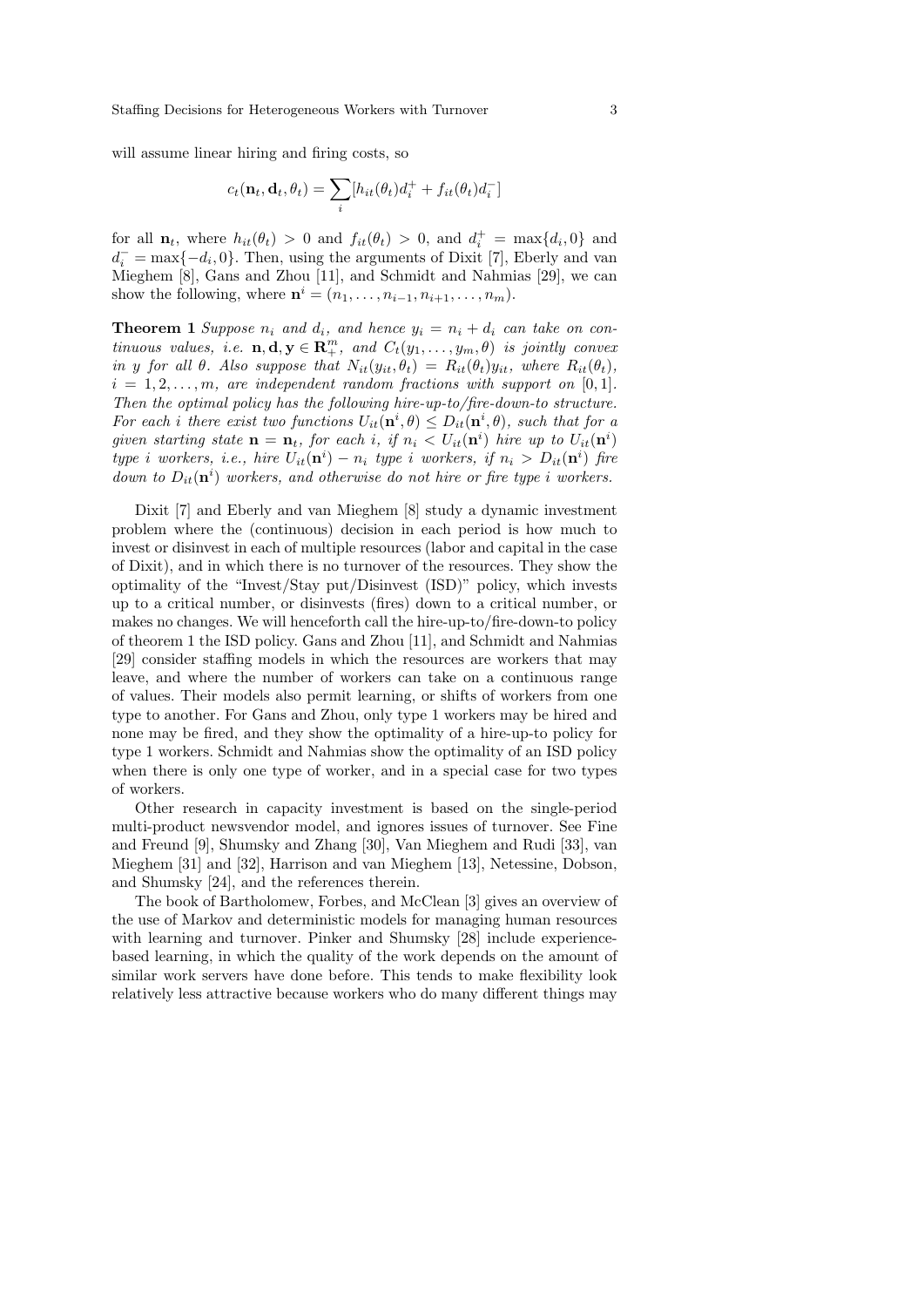not be as good at any particular one. Their model includes a tenure model in which the retention rate depends on the stage of the model, which in turn depends on the worker's tenure. See also Misra, Pinker and Shumsky [22] for a learning model where the problem is to simultaneously determine salesforce size and pricing of products sold. Bordoloi and Matsuo [5] consider a two-station tandem production model in which new workers work at stage 1, then they learn to do stage 2 work, and then they are considered flexible and can do both. Their model assumes flexible workers train stage 1 and stage 2 workers, and that some workers may leave. They use control theory to determine the number of new workers to hire.

Pinker and Larson [27] consider both the strategic problem of hiring regular workers and contracting part-time workers at the beginning of the planning horizon along with the operational problem of scheduling parttime workers over time depending on regular worker absenses and current workload. See also Berman and Larson [4] and Larson and Pinker [18].

Another approach to staffing problems with heterogeneous workers is based on queueing models, and much of this work has been in the call center context. Refer to Mandelbaum [19] for an excellent annotated research bibliography on call centers, and see Gans, Koole, and Mandelbaum [10], as well as [16] and [26], for an overview. Perry and Nilsson [25] use simple queueing approximations to study staffing for servers with heterogeneous skill sets. Koole, Pot, and Talim [17] consider staffing levels of generalists and specialists assuming overflow routing and no losses. Using stochastic fluid models, Harrison and Zeevi [14] reduce the staffing problem to a multidimensional newsvendor problem. Borst and Seri [6] consider heuristics for the combined staffing and routing problem for skill-based routing, using target delays and service levels in terms of probability of delay exceeding a certain threshold. The skill matrix and number of available servers are given. They obtain conditions characterizing the range of reasonable server configurations, and propose two simple credit schemes for assigning calls to servers. Armony and Maglaris [2] also consider both staffing and routing for a queueing model with a single class of customer, so server "skills" correspond to "speeds" of serving the common customer type. They show that always routing customers to the fastest available server is asymptotically optimal, and then show how to determine staffing levels to minimize costs subject to the constraint that steady-state waiting probabilities cannot exceed a pre-specified level.

We consider discrete-space models, in which the number of workers at any time, and the number to be hired or fired, and the random number that leave, must take integer values. This makes the problem much harder than in the continuous case of Gans and Zhou [11] and Schmidt and Nahmias [29], and we can obtain only partial results.

Theorem 1 follows from the following facts that for continuously valued  $\mathbf{n}, \mathbf{y},$  i.e.,  $\mathbf{n}, \mathbf{y} \in \mathbf{R}_{+}^{m}$ .

(1) If  $f(n)$  is jointly convex in n, then  $Ef(\mathbf{N}(n))$  is jointly convex in n where  $N_i(n_i)$  is an independent random fraction of  $n_i$ .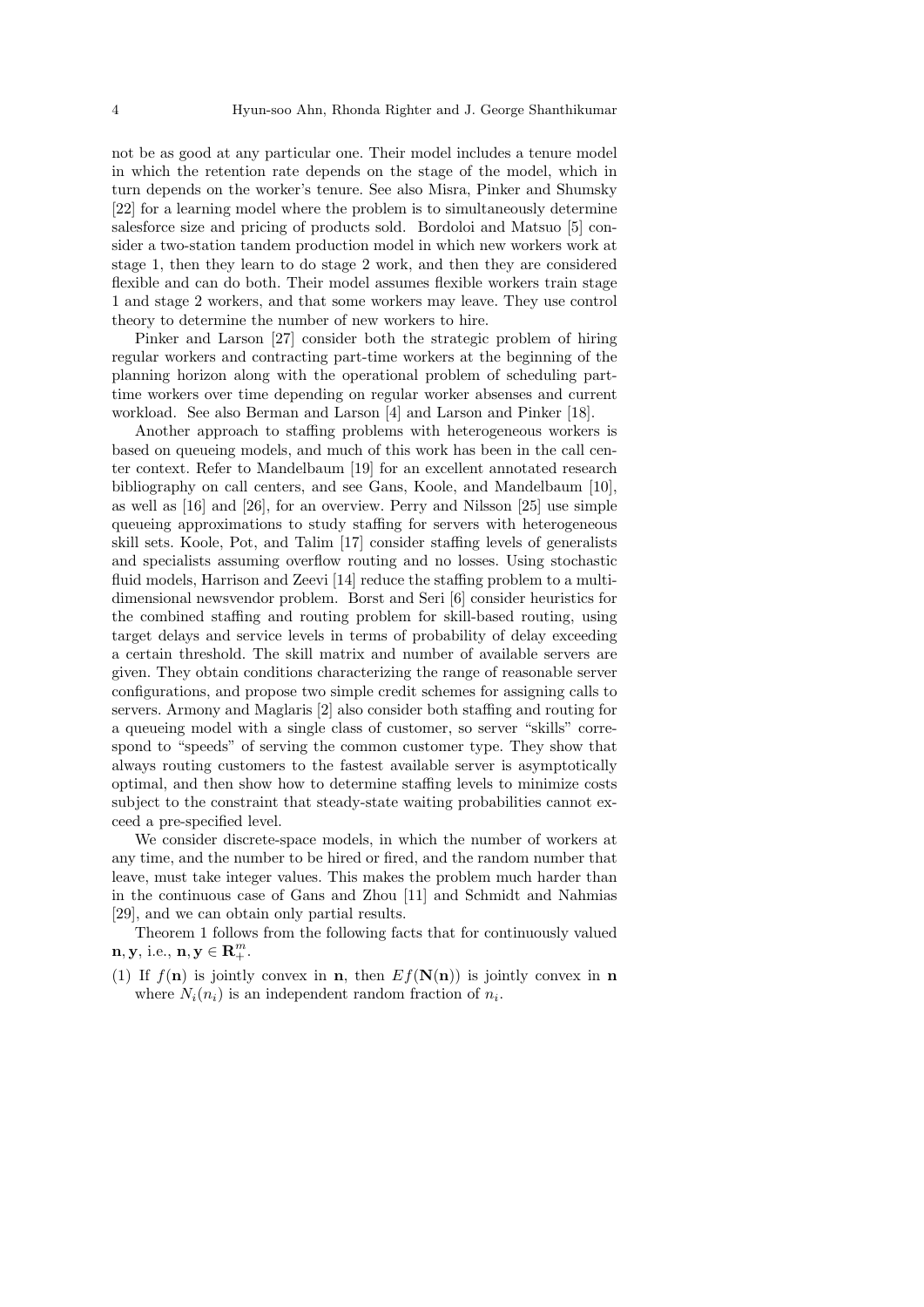(2) If  $f(\mathbf{n}, \mathbf{y})$  is jointly convex in  $(\mathbf{n}, \mathbf{y})$ , then  $\inf_{\mathbf{y} \in \mathbf{A}} f(\mathbf{n}, \mathbf{y})$  is jointly convex in **n** where  $\mathbf{A} \subset \mathbf{R}_{+}^{m}$  is a convex set.

Property (1) says that continuous joint convexity is preserved under random fractional transformations; we will call it a preservation property. Property (2) says that continuous joint convexity propagates, after optimization, from one period to the next; we will call it a propagation property. We will study various notions of discrete convexity to see what structural results for the optimal policy can be obtained. A key issue for any notion of discrete convexity is whether it has a preservation and a propagation property. Of course, for a discrete model the random turnover transformation cannot be a random fraction. The obvious discrete analogue is a binomial model,  $N_i(n_i)$ <sup> $\sim$ </sup>*Binomial* $(n_i, p_i)$  for some, possibly random,  $p_i$ , and we will explore the implications of this model.

We first see what structural results we can obtain for our discrete-space model without any convexity assumptions. We then study structural, preservation, and propagation properties of componentwise convexity, supermodularity, multimodularity, and directional convexity. Our work was inspired by the elegant work of Altman, Gaujal, and Hordijk [1] on multimodularity. We initially hoped that we would be able to develop a discrete analogue of theorem 1 under the assumption of multimodular costs, but we were able to obtain only partial results. Indeed, for none of the notions of discrete convexity we considered were we able to do all three of: (0) completely characterize the optimal policy for (1) random, binomial, turnover for (2) a multistage problem. That is, with heterogeneous workers, no definition of discrete convexity gave us all three of: full characterization, preservation, and propagation.

We note here that if there were only one type of worker, or if the cost function were separable (effectively reducing the problem to separate singleworker-type problems), then a discrete analogue of theorem 1 would hold. In particular, the notion of convexity is well-defined and unproblematic, and there is no problem with its propagation over stages or its preservation under binomial transformations (see, e.g., Karlin [15] or the proof of lemma 10). However, we are interested in situations where workers are flexible, i.e., some types may partially substitute for others, so there will be interaction terms in any appropriate cost function.

#### 2 Preliminary Results for the Discrete-Space Model

We start by developing a partial characterization of the optimal policy without convexity assumptions. In this case, we need not worry about preservation or propagation, so to ease the notational burden, we assume a singleperiod deterministic model. That is, with the obvious simplifications of our earlier notation,

$$
V(\mathbf{n}) = \min_{\mathbf{d} \geq -\mathbf{n}} \left[ \sum_i [h_i d_i^+ + f_i d_i^-] + C(\mathbf{n} + \mathbf{d}) \right].
$$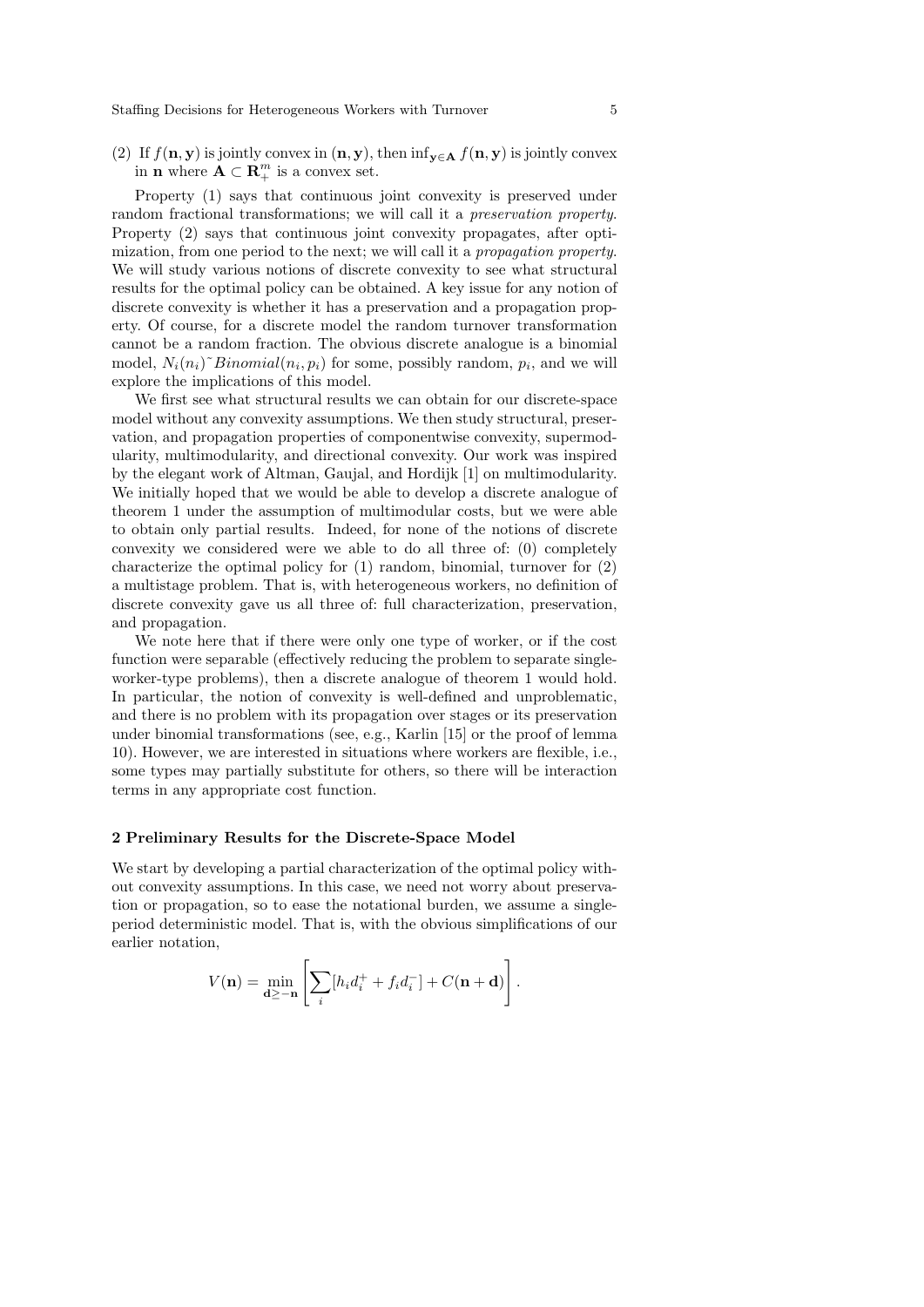We first note that when each  $n_i$  is sufficiently large or small, it is reasonable to expect that there is a target value,  $y^*$ , such that it is optimal to hire/fire to the target. That is, we are trying to characterize the "corners" of the space, where it will be optimal to hire or fire for each worker type. Each corner can be characterized by a subset of worker types,  $H$ , where workers types in  $H$  will be hired, and those types in  $H<sup>c</sup>$  will be fired. More precisely, let  $S = \{1, 2, ..., n\}$  be the set of worker types, let  $\mathcal{H} \subset S$  be the set of worker types that potentially will be hired, and let

$$
V_{\mathcal{H}}(\mathbf{n}) := \min_{\{\mathbf{y}: y_i \ge n_i, i \in \mathcal{H}, y_i \le n_i, i \in \mathcal{H}^c\}} W_{\mathcal{H}}(\mathbf{y}) - \left[ \sum_{i \in \mathcal{H}} h_i n_i - \sum_{i \in \mathcal{H}^c} f_i n_i \right],
$$

where

$$
W_{\mathcal{H}}(\mathbf{y}) := \sum_{i \in \mathcal{H}} h_i y_i - \sum_{i \in \mathcal{H}^c} f_i y_i + C(\mathbf{y}), \mathbf{y} \in \mathbf{Z}_+^m,
$$

is a function independent of n. We assume that for each corner characterized by  $\mathcal{H}$ , there exists at least one target  $(k \geq 1)$  defined by  $\mathbf{y}_{(k)}^*(\mathcal{H}) :=$  $\arg \min \{W_{\mathcal{H}}(\mathbf{y}) : \mathbf{y} \in \mathbf{Z}_{+}^{m} \},\$  where k indexes the targets in case of multiple targets. A sufficient (and reasonable) condition for the existence of  $\mathbf{y}_{(k)}^*(\mathcal{H})$ for all  $H$  is that  $C(y)$  has a finite lower bound, and we will henceforth make this assumption. Note that if two minima  $\mathbf{y}_{(k)}^*(\mathcal{H})$  and  $\mathbf{y}_{(l)}^*(\mathcal{H})$  are such that  $y^*_{(k)i}(\mathcal{H}) \geq y^*_{(l)i}(\mathcal{H})_i$  for all  $i \in \mathcal{H}$  and  $y^*_{(k)i}(\mathcal{H}) \leq y^*_{(l)i}(\mathcal{H})_i$  for all  $i \in \mathcal{H}^c$ , then we can ignore  $\mathbf{y}_{(l)}^*(\mathcal{H})$ , and we will no longer consider  $\mathbf{y}_{(l)}^*(\mathcal{H})$ a minimum. Let  $\mathcal{C}(\mathcal{H}) = \bigcup_k \{\mathbf{n}: y^*_{(k)i}(\mathcal{H}) \geq n_i \text{ for } i \in \mathcal{H} \text{ and } y^*_{(k)i}(\mathcal{H}) \leq n_i\}$ for  $i \in \mathcal{H}^c$  be the "corner" defined by  $\mathcal{H}$  and  $\mathbf{y}_{(k)}^*(\mathcal{H})$ ,  $k = 1, 2, \dots$  It is not hard to show that  $\max_k \{ \mathbf{y}_{(k),i}^*(\mathcal{H}) \} \leq \min_k \{ \mathbf{y}_{(k),i}^*(\mathcal{H} \setminus i) \}$  (see lemma 2) below), so that "corners" for distinct  $H$  and non-overlapping. We can partially characterize the optimal policy as follows. If it is possible to move to  $\mathbf{y}_{(k)}^*(\mathcal{H})$  by hiring workers of types in  $\mathcal{H}$  and firing those of types in  $\mathcal{H}^c$ , then it is optimal to do so. The proof is straightforward and is omitted.

**Lemma 1** The optimal policy for all  $\mathbf{n} \in \mathcal{C}(\mathcal{H})$  is to hire/fire to one of the target values  $\mathbf{y}_{(k)}^*(\mathcal{H}), i.e., \mathbf{d}^* = \mathbf{y}_{(k)}^*(\mathcal{H}) - \mathbf{n}.$ 

So, for example, given a staffing level that minimizes costs if we only hire workers,  $y_k^*(\mathcal{S})$ , if we start with fewer workers of each type,  $n_i \leq y_{(k)i}^*(\mathcal{S})$ , then it is optimal to hire up to  $y_k^*(\mathcal{S})$ .

Let  $H_i(\mathbf{n}^i) := \arg \min_{n_i \geq 0} C(\mathbf{n}) + h_i n_i$  and  $F_i(\mathbf{n}^i) := \arg \min_{n_i \geq 0} C(\mathbf{n})$  $f_i n_i$ , where  $\mathbf{n}^i = (n_1, \ldots, n_{i-1}, n_{i+1}, \ldots, n_m)$ . Also, if there are multiple minima,  $H_i^k$  and  $F_i^k$ , we choose the largest for  $H_i$  and the smallest for  $F_i$ .

# Lemma 2  $\max_k H_i^k(\mathbf{n}^i) \leq \min_k F_i^k(\mathbf{n}^i)$ .

*Proof* Fix *i* and  $\mathbf{n}^i$  and suppose  $H := \max_k H_i^k(\mathbf{n}^i) > F := \min_k F_i^k(\mathbf{n}^i)$ , and let  $({\bf n}^i, H) = (n_1, ..., n_{i-1}, H, n_{i+1}, ..., n_m)$  with  $({\bf n}^i, F)$  similarly defined. By definition we have  $C(\mathbf{n}^i, H) + hH \leq C((\mathbf{n}^i, F) + hF \text{ and } C(\mathbf{n}^i, F)$  $fF \leq C((n^i, H) - fH, \text{ i.e., } f(H - F) \leq C(n^i, H) - C((n^i, F) \leq h(F - H)).$ But this with  $H > F$  gives us  $0 < 0$ , a contradiction.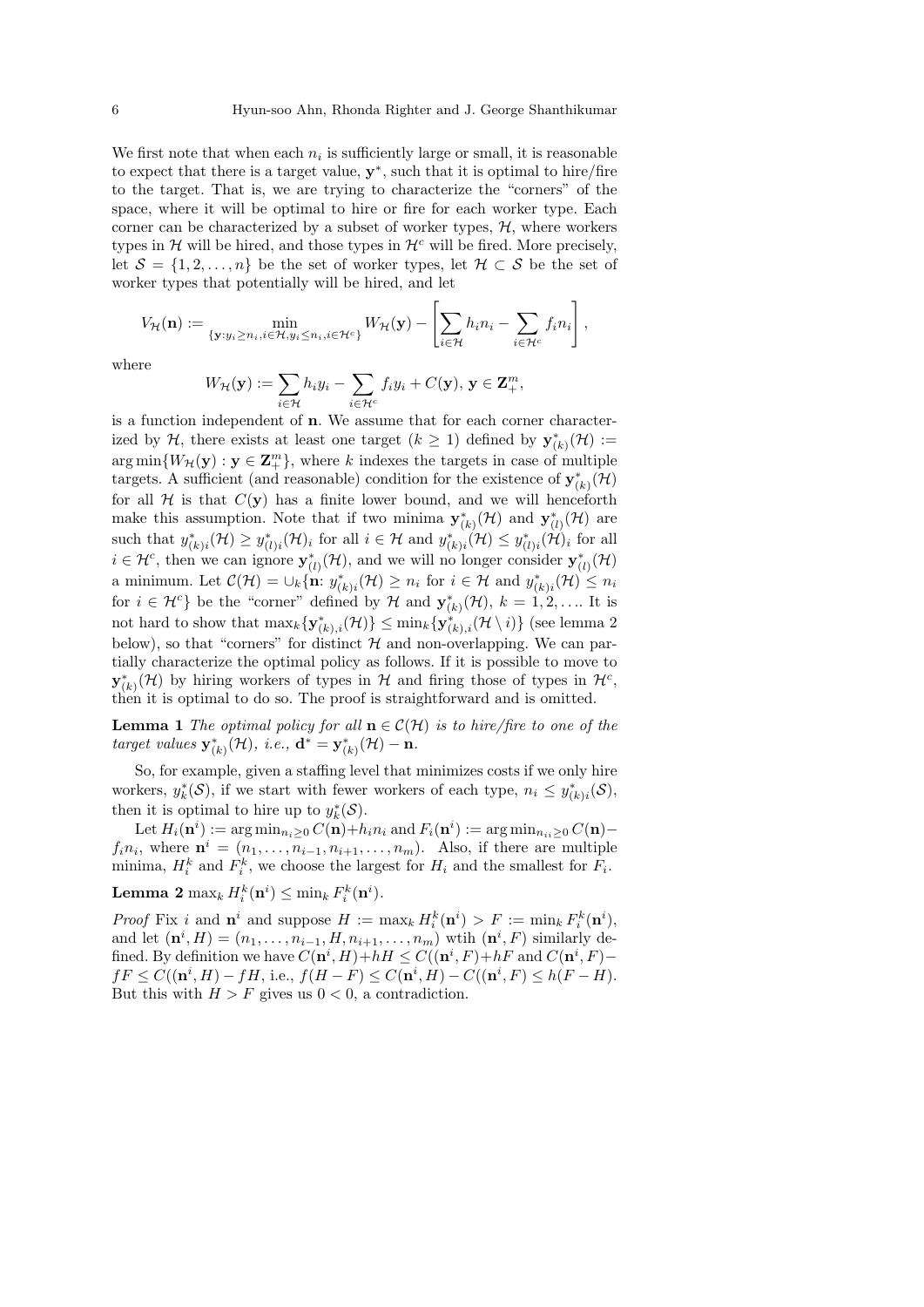Note that a global optimum for  $\mathcal{H}, \mathbf{y}_{(k)}^*(\mathcal{H})$ , must occur where the functions  $H_i, i \in \mathcal{H}$ , and  $F_i, i \in \mathcal{H}^c$  intersect, because we ignore  $\mathbf{y}_{(l)}^*(\mathcal{H})$  if there exists  $y^*_{(k)i}(\mathcal{H})$  such that  $y^*_{(k)i}(\mathcal{H}) \geq y^*_{(l)i}(\mathcal{H})_i$  for all  $i \in \mathcal{H}$  and  $y_{(k)i}^*(\mathcal{H}) \leq y_{(l)i}^*(\mathcal{H})_i$  for all  $i \in \mathcal{H}^c$ , and we take the largest for  $H_i$  and the smallest for  $F_i$  in the case of multiple  $H_i$  and  $F_i$ .

Now we can divide the space  $\mathbf{Z}_{+}^{n}$  into a set of interior regions,  $\mathcal{I} = \cup \mathcal{I}_{k}$ , and an exterior region,  $\mathcal{E}$ , where  $\mathbf{n} \in \mathcal{I}$  if  $H_i(\mathbf{n}^i) \leq n_i \leq F_i(\mathbf{n}^i)$  for all i, and  $n \in \mathcal{E}$  otherwise. Note that  $\mathcal{C}(\mathcal{H}) \setminus {\{y^*_{(k)}(\mathcal{H})\}_k} \subset \mathcal{E}$  for all  $\mathcal{H}$ . We let  $\mathcal{B} \subset \mathcal{I}$  be the set of boundary points, so  $\mathbf{n} \in \mathcal{B}$  if for all  $i \in \{1, ..., m\}$ ,  $H_i(\mathbf{n}^i) \leq n_i \leq$  $F_i(\mathbf{n}^i)$ , and for some  $j \in \{1, ..., m\}$ ,  $n_j = H_j(\mathbf{n}^j)$  or  $n_j = F_j(\mathbf{n}^j)$ . Since a global optimum for  $\mathcal{H}, \mathbf{y}_{(k)}^*(\mathcal{H})$ , must occur where the functions  $H_i, i \in \mathcal{H}$ , and  $F_i, i \in \mathcal{H}^c$  intersect, we have  $\mathbf{y}_{(k)}^*(\mathcal{H}) \in \mathcal{B}$  for all k and  $\mathcal{H}$ . Let us further define contiguous regions of  $\mathcal{I}, \mathcal{I}_k$ , as follows. First define the neighbors of a point n as all the points that can be reached from n by hiring or firing at most one worker of each type, (the hyper-cube with n at its center and with length 3 in each dimension), i.e.,  $N(\mathbf{n}) = {\mathbf{n} + \sum_{i=1}^{m} k_i \mathbf{e}_i, k_i = -1, 0, 1, i =}$  $1, \ldots, m$ , where  $e_i$  is the vector with 1 for its *i*th component and 0 for all other components. Let  $\mathcal{I}_k$  form a partition of  $\mathcal I$  such that if  $\mathbf{n} \in \mathcal{I}_k$ ,  $\mathbf{r} \in N(\mathbf{n})$ , and  $\mathbf{r} \in \mathcal{I}$  then  $\mathbf{r} \in \mathcal{I}_k$  and if  $\mathbf{n} \in \mathcal{I}_k$  either  $\mathcal{I}_k = {\mathbf{n}}$  or  $\mathbf{r} \in \mathcal{I}_k$  for some  $\mathbf{r} \in N(\mathbf{n})$ . Let  $\mathcal{B}_k$  be the corresponding partition of  $\mathcal{B}$ . See figure 1 for a two-dimensional example, where we illustrate continuous functions  $F$  and H for simplicity. The boundaries,  $\mathcal{B}_1$  and  $\mathcal{B}_2$  are given by the heavy curves surrounding  $\mathcal{I}_1$  and  $\mathcal{I}_2$ , and in this example  $\mathcal{I}_2$  can be ignored because it is a subset of  $\mathcal{C}(\emptyset)$ .



For our next result we must also assume (as is reasonable in practice) that there is an upper bound on the number of workers of each type that can be hired. Let  $M_i$  be the upper bound for type i, and let  $\mathbf{Z}_{+,\mathbf{M}}^m = \{ \mathbf{n} : 0 \leq$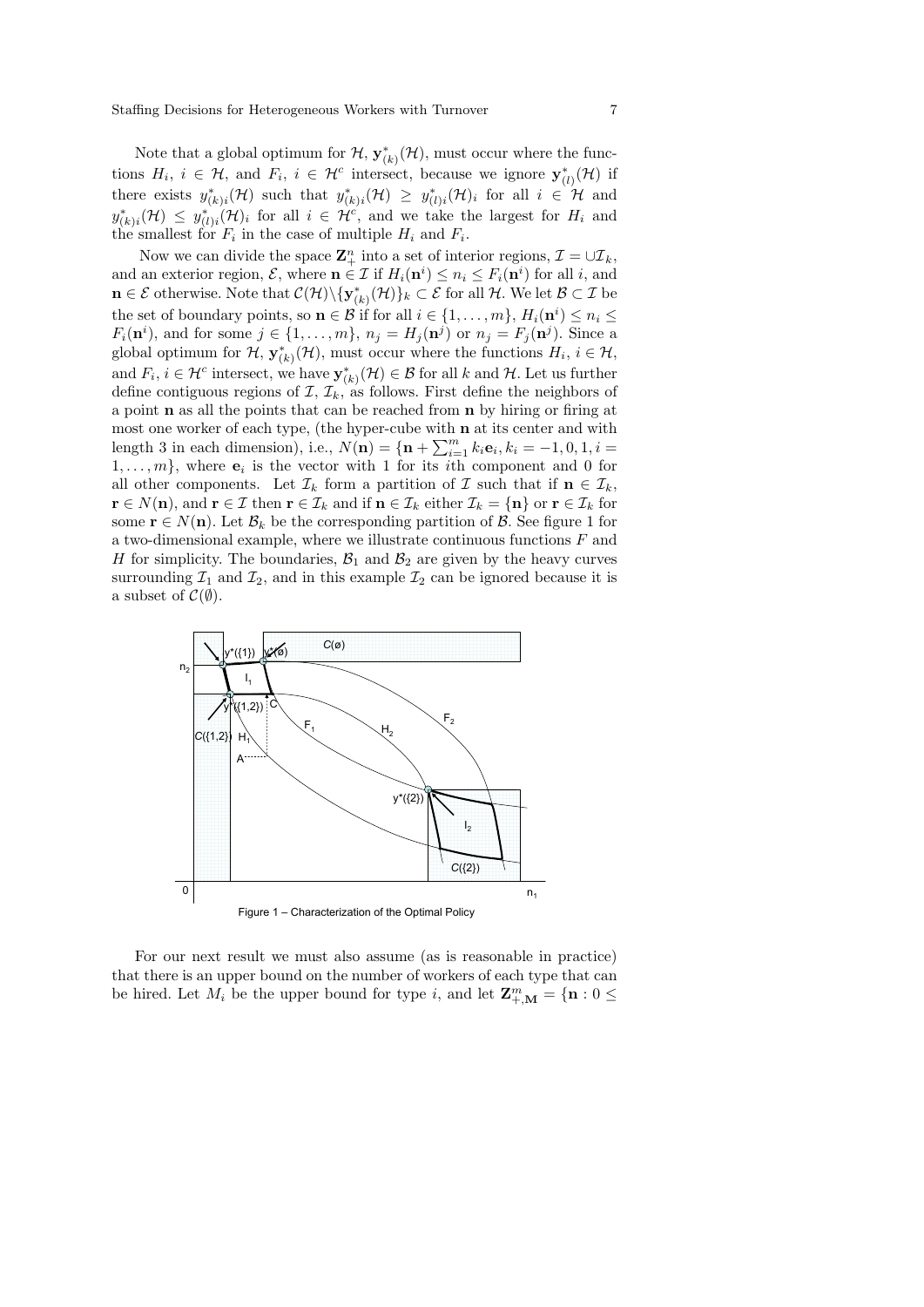$n_i \leq M_i, n_i \in \mathbb{Z}, i = 1, \ldots, m$ . Then it will never be optimal to hire/fire to a point  $n \in \mathcal{E}$ .

**Lemma 3** Suppose the domain of C is  $\mathbf{Z}_{+, \mathbf{M}}^m$ . Then for  $\mathbf{n} \in \mathcal{E}$  it is optimal to hire/fire to some point  $y \in \mathcal{I}$ , and for  $n \in \mathcal{C}(\mathcal{H})$  it is optimal to hire/fire to some  $y^*_{(k)}(\mathcal{H})$ .

*Proof* Choose any  $\mathbf{n} \in \mathcal{E}$ , and suppose  $n_i < H_i(\mathbf{n}^i)$ , say. Then we have, by definition of  $H_i(\mathbf{n}^i)$ , that

$$
C(\mathbf{y}) + h_i(y_i - n_i) < C(\mathbf{n}),
$$

where  $\mathbf{y} = (n_1, \ldots, n_{i-1}, H_i(\mathbf{n}^i), n_{i+1}, \ldots, n_m)$ . If  $\mathbf{y} \notin \mathcal{B}$  but  $\mathbf{y} \in \mathcal{C}(\mathcal{H})$  for some  $\mathcal{H}$ , we can minimize the cost by moving to  $\mathbf{y}_{(k)}^*(\mathcal{H}) \in \mathcal{B}$ , from lemma 1. Otherwise we can repeat the argument to find  $y'$  that equals  $y$  except for replacing  $n_j$  with  $H_j(\mathbf{n}^j)$  or  $F_j(\mathbf{n}^j)$  for some j, and so that the cost will be lower to move to  $y'$  rather than staying at **n** or  $y$ . Continuing to repeat the argument we will finally have a point  $\hat{y} \in \mathcal{B}$  such that the cost to hire/fire to  $\hat{\mathbf{y}}$  will be less than the cost of staying at  $\mathbf{n} \in \mathcal{E}$ . Note that we never return to a point previously visited because each move strictly decreases the cost, and  $\mathbf{Z}^m_{+,\mathbf{M}}$  is finite, so the process converges. The idea is illustrated in figure 1, where the cost of staying at point  $A \in \mathcal{E}$  is greater than the cost of hiring type 1 workers to a point on  $H_1$  and then hiring type 2 workers to a point on  $\mathcal{B}_1$ .

We need the upper bounds  $M_i$  when  $m > 2$ , because without them hiring an infinite number of workers may be optimal, even with the assumption of finite target values  $\mathbf{y}^*(\mathcal{H})$ . Suppose  $m = 3$ ,  $H_3(n_1, n_2) = 5$  and  $F_3(n_1, n_2) =$ 10 for all  $n_1, n_2, H_1(n_2, n_3) = 3n_2$  for all  $n_3$ , and  $H_2(n_1, n_3) = 3n_1$  for all  $n_3$ , and we start at the point  $(7, 7, 7)$ . Then following the argument in the proof above we will continue to decrease the cost as we move back and forth from  $(n_1, 3n_1, 7)$  to  $(3n_2, n_2, 7)$  with ever higher values of  $n_1$  and  $n_2$ .

We can extend the idea of lemma 1 of having global "target values," to a notion of local target values. Suppose that only hiring is permitted, i.e., we restrict ourselves to  $\mathcal{H} = \mathcal{S}$ . Then the optimal (hiring) policy for can be characterized by a partition of  $\mathbf{Z}_{+,\mathbf{M}}^m$  into subregions  $R^{(i)}$  defined by a sequence of target values,  $y^{(i)} \in \mathbb{Z}_{+,M}^m$  as follows. Let  $y^{(0)} =$  $\mathbf{y}^*(\mathcal{S}) := \arg \min \{ W_{\mathcal{S}}(\mathbf{y}) : \mathbf{y} \in \mathbf{Z}_{+}^m \}$  (where, in the case of mulitple values, one is chosen arbitrarily) and let  $R^{(0)} = \{n : n \leq y^{(0)}\}$ . Then let  $\mathbf{y}^{(i)} := \arg \min \{W_{\mathcal{S}}(\mathbf{y}) : \mathbf{y} \in \mathbf{Z}_{+}^m \setminus \cup_{j=0}^{i-1} R^{(j)}\} \text{ and } R^{(i)} = \{\mathbf{n} : \mathbf{n} \leq \mathbf{y}^{(i)}, \mathbf{n} \in \mathbb{R} \}$  $\mathbf{Z}_{+}^{m} \setminus \cup_{j=0}^{i-1} R^{(j)}$ . This is because given **n**, the optimal policy depends on **n** only through the constraint that  $y \geq n$ . Thus, if  $y^*$  is optimal for n, it is also optimal for any **m** such that  $n \le m \le y$ . We say that the optimal policy has a "target-box" structure.

**Lemma 4** If only hiring is permitted, i.e.,  $\mathcal{H} = \mathcal{S}$ , then the optimal policy has the target-box structure defined above.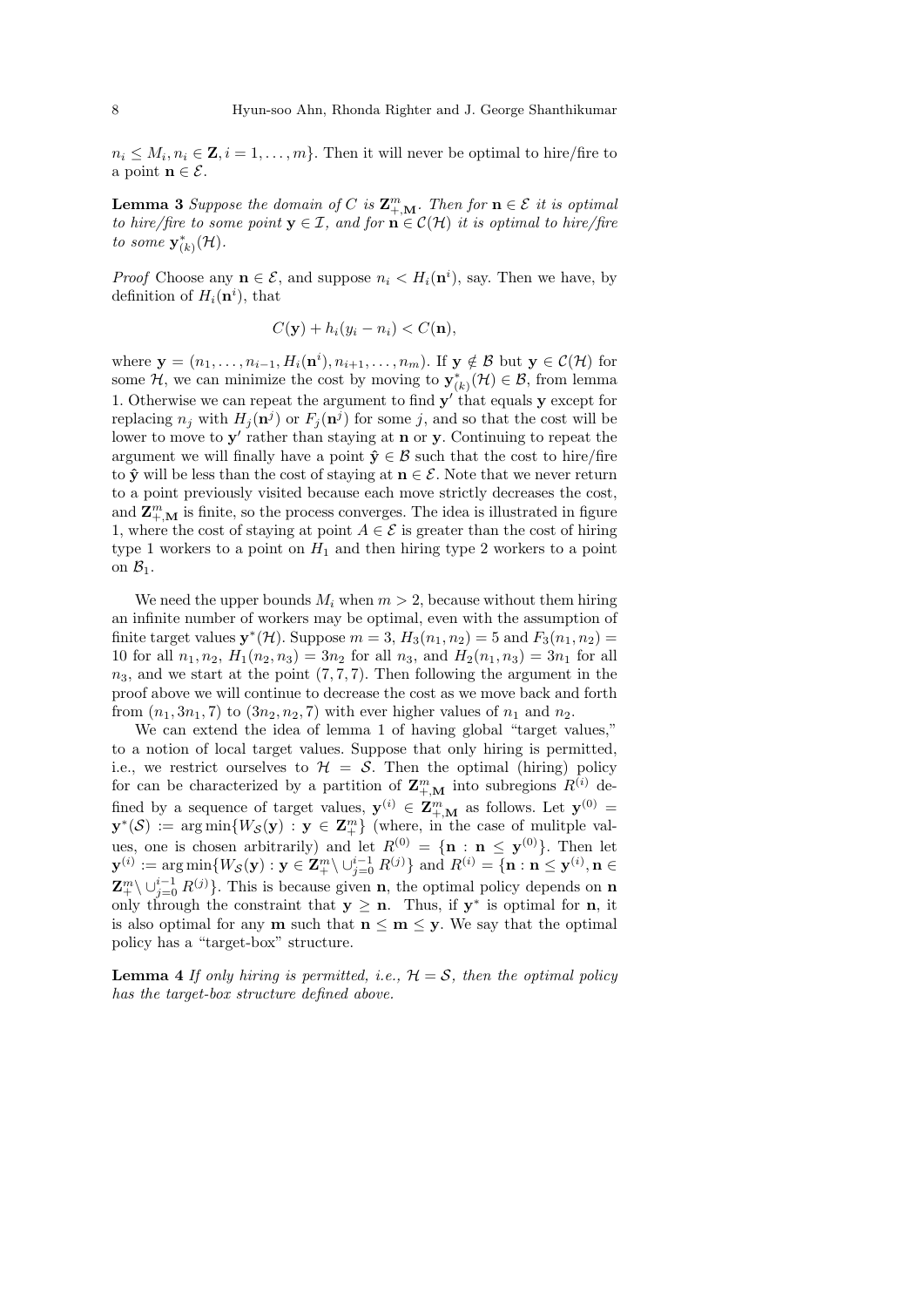If firing is permitted as well, we obtain a set of partitions,  $R_{\mathcal{H}}^{(i)}$  and corresponding targets  $y_{\mathcal{H}}^{(i)}$  for each  $\mathcal{H}$ , such that the optimal policy starting in state **n** is to hire/fire to  $\mathbf{y}_{\mathcal{H}^*}^{(i)}$  where  $\mathbf{y}_{\mathcal{H}_*}^{(i)}$  $\mathcal{H}_{*}^{(i)}$  is such that  $W_{\mathcal{H}^{*}}(\mathbf{y}_{\mathcal{H}^{*}}^{(i)}) =$  $\min_{\mathcal{H}} W_{\mathcal{H}}(\mathbf{y}_{\mathcal{H}}^{(i)}).$ 

Lemmas 1 and 3 give us some structure on the optimal policy, but to refine it we will need to make some sort of convexity assumptions.

#### 3 Notions of discrete convexity

#### 3.1 Component-wise convexity

The simplest notion of discrete convexity is component-wise convexity. A function on the integers,  $C(n)$ , is component-wise convex (cwcx) if it is convex in  $n_i$  for all  $\mathbf{n}^i$ . In this case we can further characterize the singlestage optimal policy: For points in the exterior it is optimal to move to a point on the boundary, and for points in some interior region  $\mathcal{I}_k$ , it is optimal to do nothing or to move to a point on the boundary of a different interior region. Let  $C_{\mathcal{H}}(\mathbf{y}) = \sum_{i \in \mathcal{H}} h_i y_i - \sum_{i \in \mathcal{H}^c} f_i y_i + C(\mathbf{y}),$  so  $\mathbf{y}^*(\mathcal{H})$ minimizes  $C_{\mathcal{H}}$ . Note that if C is cwcx, then so is  $C_{\mathcal{H}}$ . We have the following corollary to lemma 3.

**Corollary** 1 If C is a component-wise convex function on  $\mathbf{Z}_{+,\mathbf{M}}^m$ , then for  $\mathbf{n} \in \mathcal{I}_k$  it is optimal to do nothing or to hire/fire to a point  $\mathbf{y} \in \mathcal{B} \backslash \mathcal{B}_k$ , for  $\mathbf{n} \in \mathcal{E}$  it is optimal to hire/fire to some point  $\mathbf{y} \in \mathcal{B}$ , and for  $\mathbf{n} \in \mathcal{C}(\mathcal{H})$  it is optimal to hire/fire to  $\mathbf{y}^*(\mathcal{H})$ .

*Proof* Now choose any k and  $\mathbf{n} \in \mathcal{I}_k$  (note that  $\mathcal{B}_k \subset \mathcal{I}$ ). From the last lemma, it will not be optimal to move to a point  $y \in \mathcal{E}$ , so first choose some point  $y \in \mathcal{I}_k$ , say  $y \ge n$ . (The argument for other  $y \in \mathcal{I}_k$  is similar.) Then, letting  $(\mathbf{n}_i, \mathbf{y}) = (n_1, \dots, n_i, y_{i+1}, \dots, y_m)$ , the cost to move from **n** to **y** will be

$$
\Delta := C(\mathbf{y}) - C(\mathbf{n}) + \sum_{i=1}^{m} h_i(y_i - n_i)
$$
  
=  $C(\mathbf{y}) - C(\mathbf{n}_1, \mathbf{y}) + h_1(y_1 - n_1) + C(\mathbf{n}_1, \mathbf{y}) - C(\mathbf{n}_2, \mathbf{y}) + h_2(y_2 - n_2)$   
+  $\cdots + C(\mathbf{n}_{m-1}, \mathbf{y}) - C(\mathbf{n}) + h_m(y_m - n_m) =: \sum_{i=1}^{m} \Delta_i \ge 0.$ 

The last inequality follows because, for all i,  $H_i((\mathbf{n}_i, \mathbf{y})^i) \leq n_i \leq y_i$ , so  $\Delta_i \geq 0$  from the convexity of C in direction *i*. Therefore, from any point in  $\mathcal{I}_k$ , it is not optimal to move to another point in  $\mathcal{I}_k$ . Now choose some point  $y \in \mathcal{I}\backslash\mathcal{I}_k$ , say  $y \geq n$ . (Again the argument for other  $y \in \mathcal{I}\backslash\mathcal{I}_k$  is similar.) Let **y'** be a point such that  $y \ge y' \ge n$  and  $y' \in \mathcal{B}_k$ . An argument similar to the one above shows that from  $\bf{n}$  it will cost less to move to  $\bf{y}'$  than to move to y. The rest of the result follows from lemma 3.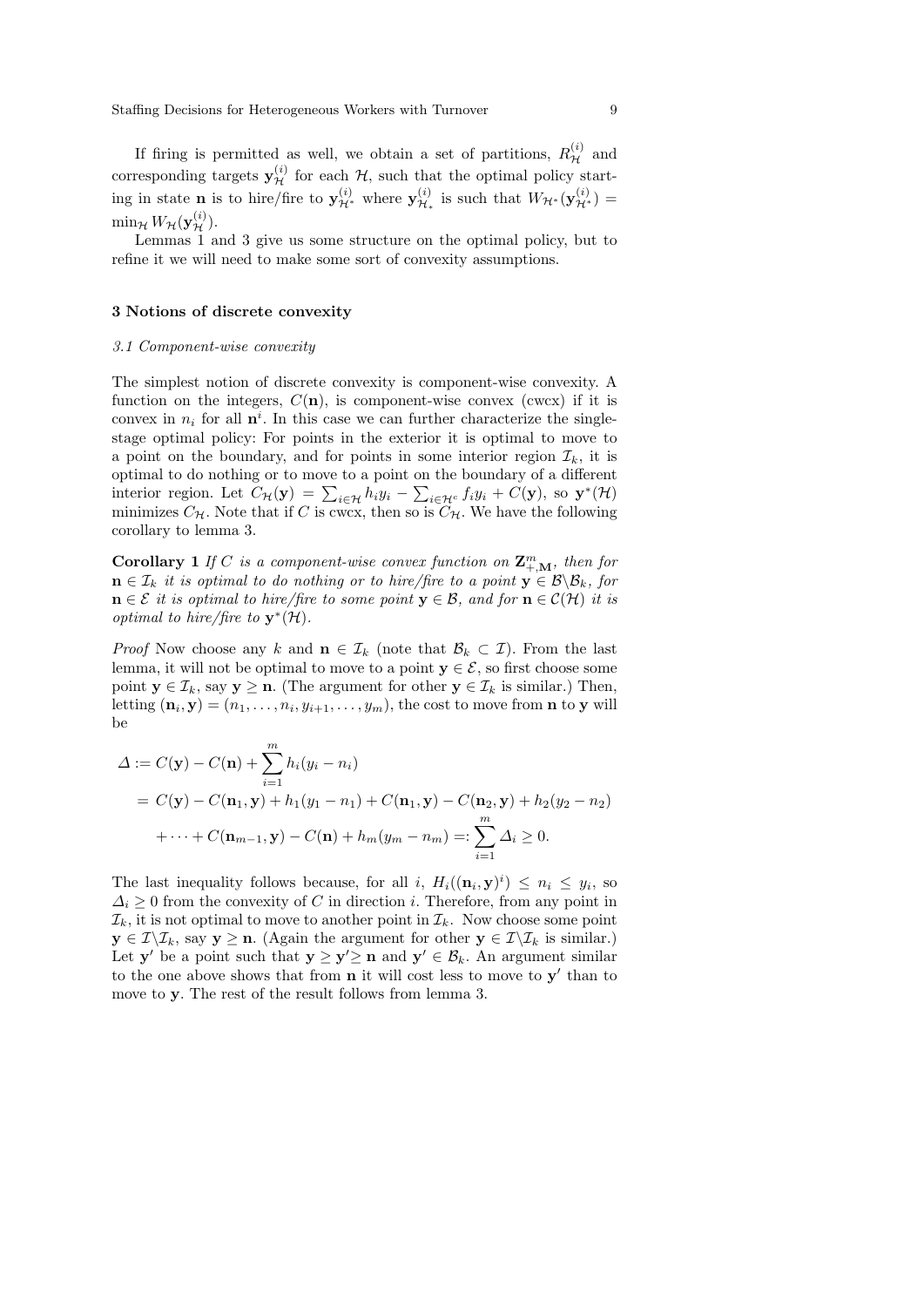We can extend lemma 4, using the idea of the proof of corollary 1, to further characterize the structure of the optimal hiring policy, when firing is not permitted for any worker type.

**Lemma 5** If only hiring is permitted, i.e.,  $H = S$ , and C is component-wise convex, then the optimal policy has the target-box structure of lemma  $\lambda$  for **n** such that  $n_i < H_i(\mathbf{n}^i)$  for at least one i. For all other **n**, the optimal policy is to do nothing.

We now consider whether component-wise convexity propagates and is preserved under binomial transformations.

We say that a family of random vectors  $\{N(\mathbf{n}) = (N_1(\mathbf{n}), \ldots, N_n(\mathbf{n})), \mathbf{n} \in$  $\mathbf{Z}^m$ } is stochastically component-wise convex,  $\{N(\mathbf{n}), \mathbf{n} \in \mathbf{Z}^m\} \in SCWCX$ , if  $E f(N(\mathbf{n}))$  is cwcx for any cwcx function f. We say that it is stochastically cwcx in the sample path sense,  $\{N(\mathbf{n}), \mathbf{n} \in \mathbb{Z}^m\} \in SCWCX(sp)$ , if for any  $\mathbf{n} \in \mathbb{Z}^m$ , for any  $i = 1, \ldots, m$ , and for any cwcx function f we can construct  $N_1, N_2, N_3, N_4$ , on a common probability space such that

 $N_1 =_{st} N(\mathbf{n}), N_2 =_{st} N(\mathbf{n} + \mathbf{e}_i), N_3 =_{st} N(\mathbf{n} + \mathbf{e}_i), N_4 =_{st} N(\mathbf{n} + 2\mathbf{e}_i),$ 

and such that, with probability 1,

$$
f(N_1) - f(N_2) \ge f(N_3) - f(N_4).
$$

Of course  $\{N(\mathbf{n}), \mathbf{n} \in \mathbf{Z}^m\} \in SCWCX(sp) \Longrightarrow \{N(\mathbf{n}), \mathbf{n} \in \mathbf{Z}^m\} \in SCWCX$ . Let  $B_i(n)$ ,  $i = 1, ..., m$  be binomially distributed random variables with

parameters  $n_i$  and  $p_i$  for some  $p_i$ , and let  $B(\mathbf{n}) = (B_1(\mathbf{n}), \dots, B_n(\mathbf{n})).$ 

Lemma 6  ${B(n), n \in \mathbf{Z}^m} \in SCWCX(sp)$ .

*Proof* Fix *i*. Given  $\mathbf{n} \in \mathbf{Z}^m$ , first generate  $N_1 =_{st} B(\mathbf{n})$ . With probability  $p_i^2$  let  $N_2 = N_3 = N_1 + \mathbf{e}_i$  and  $N_4 = N_1 + 2\mathbf{e}_i$ ,

with probability  $(1 - p_i)^2$  let  $N_2 = N_3 = N_4 = N_1$ ,

with probability  $p_i(1-p_i)$  let  $N_2 = N_1$ , and  $N_3 = N_4 = N_1 + \mathbf{e}_i$ , and with probability  $p_i(1-p_i)$  let  $N_3 = N_1$ , and  $N_2 = N_4 = N_1 + \mathbf{e}_i$ .

The result follows.

Note that the lemma also holds for random, not necessarily independent  $p_i$ 's. The following example shows that component-wise convexity is not propagated in the dynamic programming recursion, and a local minimum need not be a global minimum.

Example 1 Consider the cwcx function:  $f(n_1, n_2) = 2 - n_1 - n_2 + n_1 n_2$ ,  $\mathbf{n} \in \mathbb{Z}_+^2$ . There are local minima at  $(0,2)$  and  $(2,0)$  of value 0, and a local minimum at (1,1) of value 1. Also  $g(n_1) = \min_{n_2} f(n_1, n_2)$  takes on the values 0, 1, and 0 for  $n_1 = 0$ , 1, and 2 respectively, so is not convex. Thus the structure of corollary 1 holds only for a single stage problem with random turnover.

We will next consider a class of discrete functions that has the preservation and propagation properties, and allows us to further characterize the optimal policy, though it still does not guarantee that an ISD policy is optimal.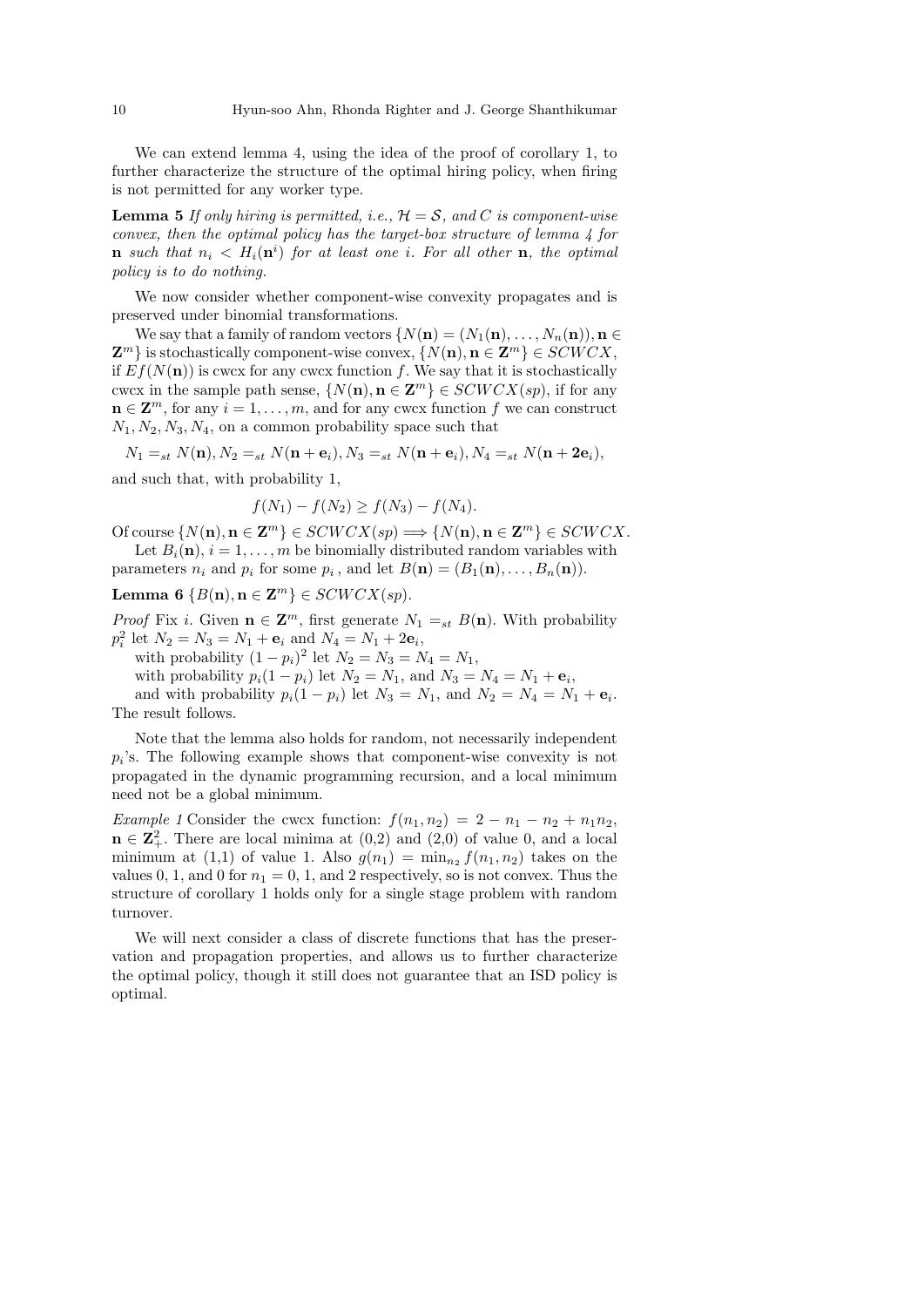#### 3.2 Supermodularity

We say that C is supermodular (submodular) if  $C(\mathbf{n} + \mathbf{e}_i) - C(\mathbf{n})$  is increasing (decreasing) in  $\mathbf{n}^i$ , for all i. A supermodular cost function indicates that workers of different training levels are substitutes, i.e., the advantage of additional workers of one type is decreasing in the number of workers of other types (so the cost is increasing). This may the case, for example, when workers with more training may be able to replace workers with less training. Alternatively, worker types may be complements, e.g., when they work together, in which case a submodular cost function is appropriate.

**Lemma 7** If C is supermodular (submodular) then  $H_i(\mathbf{n}^i)$  and  $F_i(\mathbf{n}^i)$  are decreasing (increasing).

Proof We show the result for supermodular functions; the submodular case is similar. Pick some point  $\mathbf{n}^i$  for some i, and let

$$
n_i = H_i(\mathbf{n}^i) := \arg\min_{n_i} (C(\mathbf{n}) + h_i n_i).
$$

Then  $C(\mathbf{n} + ke_i) - C(\mathbf{n}) \geq 0$  for all  $k > 0$ , and from supermodularity,  $C(\mathbf{n} + ke_i + e_j) - C(\mathbf{n} + e_j) \ge 0$ , so  $H_i(\mathbf{n} + e_j) \le H_i(\mathbf{n})$ .

We can show that for our model, supermodularity is propagated in the multistage problem when only hiring is permitted, so the optimal policy has the target-box structure of lemma 4, and when we have only  $m = 2$  worker types. Let  $\hat{C}(y_1, y_2) = C(y_1, y_2) + h_1y_1 + h_2y_2$ . We want to show that  $V_t$ is supermodular given that C and  $V_{t+1}$  are supermodular, where  $V_t(\mathbf{n}) =$  $\min_{\mathbf{y} \geq \mathbf{n}} {\{\hat{C}(\mathbf{y}) - h_1n_1 - h_2n_2 + V_{t+1}(\mathbf{y})\}} = \min_{\mathbf{y} \geq \mathbf{n}} {\{\hat{C}(\mathbf{y}) + V_{t+1}(\mathbf{y})\}} - h_1n_1$  $h_2n_2$ . First note that it is easy to show that  $\hat{C} + V_{t+1}$  is supermodular given that C and  $V_{t+1}$  are supermodular.

**Lemma 8** If  $f(\mathbf{y}) := \hat{C}(\mathbf{y}) + V_{t+1}(\mathbf{y})$  is supermodular, then

$$
g(\mathbf{n}) := \min_{\mathbf{y} \ge \mathbf{n}} f(\mathbf{y})
$$

is supermodular.

*Proof* We need to show that for four points,  $n_i$ ,  $i = 1, 2, 3, 4$ , such that  $n_2 = n_1 + k_1 e_1$ ,  $n_3 = n_1 + k_2 e_2$ ,  $n_4 = n_1 + k_1 e_1 + k_2 e_2$ , we have  $f(\mathbf{y}_1)$  +  $f(\mathbf{y}_4) \geq f(\mathbf{y}_2) + f(\mathbf{y}_3)$ , where  $\mathbf{y}_i = \arg \min_{\mathbf{y} \geq \mathbf{n}_i} f(\mathbf{y})$ . We consider the following cases:

(i)  $y_1 \geq n_4$ : In this case, because of the target-box structure of the optimal policy (lemma 4), we must have that  $n_i$ ,  $i = 1, 2, 3, 4$ , are all in the same subregion, and have the same target:  $y_1 = y_2 = y_3 = y_4$ , so  $f(\mathbf{y}_1) + f(\mathbf{y}_4) \geq f(\mathbf{y}_2) + f(\mathbf{y}_3)$  trivially.

(ii)  $y_1 \ge n_3$  but  $y_1$  is not greater than or equal to  $n_4$ : Then  $y_1 = y_3$ , so  $f(\mathbf{y}_1) = f(\mathbf{y}_3)$ , and  $f(\mathbf{y}_4) \ge f(\mathbf{y}_3)$  and  $f(\mathbf{y}_4) \ge f(\mathbf{y}_2)$ , so  $f(\mathbf{y}_1) + f(\mathbf{y}_4) \ge f(\mathbf{y}_4)$  $f({\bf y}_2) + f({\bf y}_3).$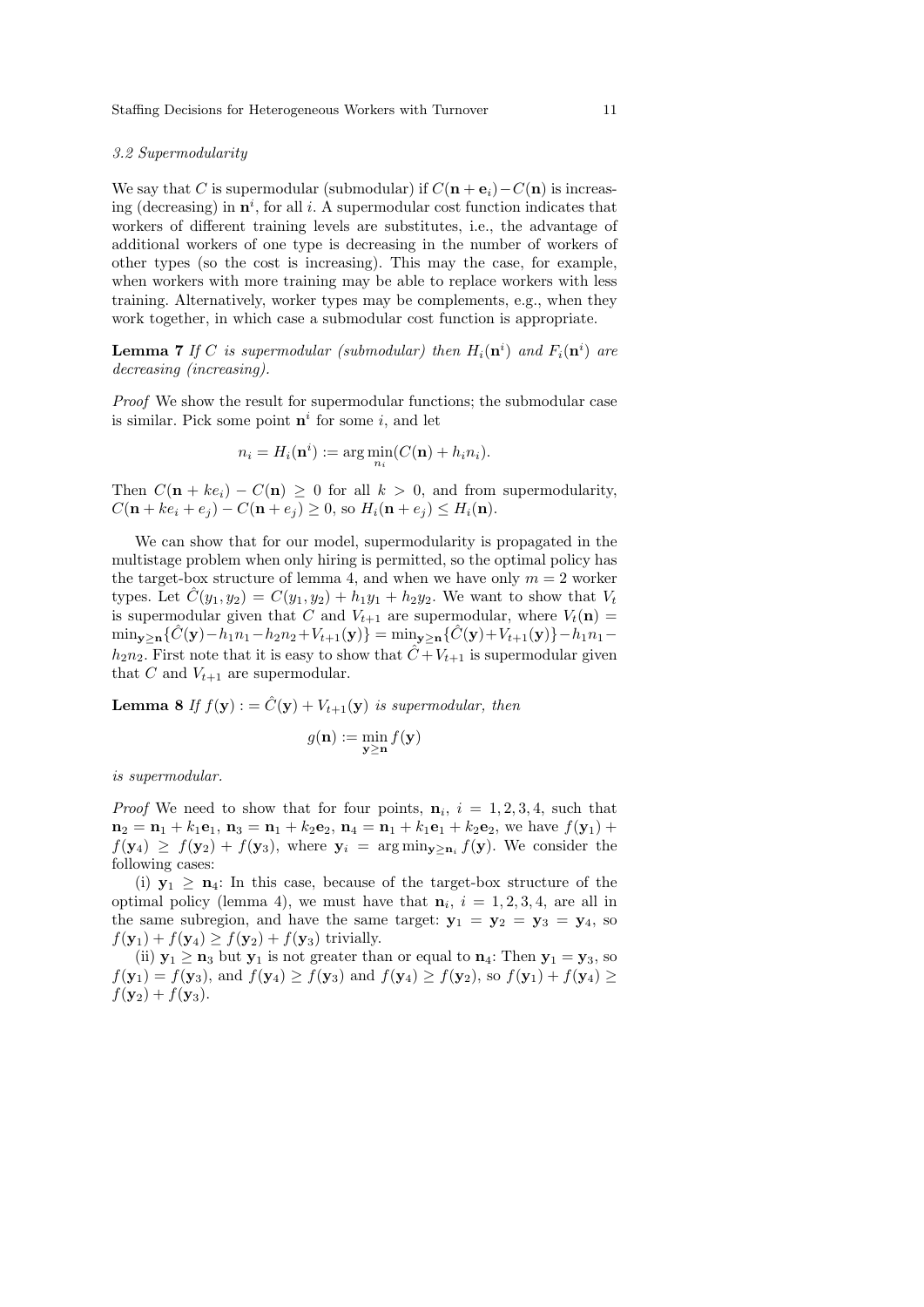(iii)  $y_1 \geq n_2$  but  $y_1$  is not greater than or equal to  $n_4$ : Same argument as case (ii).

(iv)  $\mathbf{n}_1 \leq \mathbf{y}_1 \leq \mathbf{n}_4$ : Let  $\mathbf{\hat{y}}_2 = (y_{41}, y_{12})$  and let  $\mathbf{\hat{y}}_3 = (y_{11}, y_{42})$ , where  $y_i = (y_{i1}, y_{i2}), i = 1, 4.$  Then  $f(y_1) + f(y_4) \ge f(\hat{y}_2) + f(\hat{y}_3)$ , and  $f(\hat{y}_i) \ge$  $f(\mathbf{y}_i), i = 2, 3.$ 

Furthermore, supermodularity is preserved under state transformation due to binomial turnover. We say that a family of random vectors  $\{N(\mathbf{n})\}$  $(N_1(\mathbf{n}), \ldots, N_n(\mathbf{n})), \mathbf{n} \in \mathbf{Z}^m$  is stochastically supermodular,  $\{N(\mathbf{n}), \mathbf{n} \in$  $\mathbf{Z}^m$ }  $\in$  SSM, if  $Ef(N(\mathbf{n}))$  is supermodular for any supermodular function f. We say that it is stochastically supermodular in the sample path sense,  $\{N(\mathbf{n}), \mathbf{n} \in \mathbf{Z}^m\} \in \text{SSM}(sp)$ , if for any  $\mathbf{n} \in \mathbf{Z}^m$ , for any  $i = 1, \ldots, m$ , and for any supermodular function f we can construct  $N_1, N_2, N_3, N_4$ , on a common probability space such that

$$
N_1 =_{st} N(\mathbf{n}), N_2 =_{st} N(\mathbf{n} + \mathbf{e}_i), N_3 =_{st} N(\mathbf{n} + \mathbf{e}_j), N_4^2 =_{st} N(\mathbf{n} + \mathbf{e}_i + \mathbf{e}_j),
$$

and such that, with probability 1,

$$
f(N_1) - f(N_2) \ge f(N_3) - f(N_4).
$$

Of course  $\{N(\mathbf{n}), \mathbf{n} \in \mathbf{Z}^m\} \in \mathcal{SSM}(sp) \Longrightarrow \{N(\mathbf{n}), \mathbf{n} \in \mathbf{Z}^m\} \in \mathcal{SSM}$ . The proof of the following is similar to that of lemma 6.

Lemma 9  ${B(n), n \in \mathbf{Z}^m} \in SSM(sp)$ .

While supermodularity provides a refinement of the policy structure close to that of "hire-up-to/fire-down-to," further refinement can be achieved if additional convexity properties are satisfied.

#### 3.3 Directional Convexity

We say that C is directionally convex  $(\text{d} \alpha)$  if C is cwcx and supermodular, and from our earlier results, we can get some structure on the optimal policy, though not a simple ISD structure. Assuming we have only  $m = 2$  types of workers and only hiring is permitted, from lemmas 5 and 7, we can construct the optimal policy with the following algorithm. It successively characterizes target-boxes and unknown boxes. Here each box is characterized by two points, **x** and **y**, such that **n** is in the box if  $\mathbf{x}^{(i)} < \mathbf{n} \leq \mathbf{y}^{(i)}$ , and the optimal policy for such **n** is to hire-up-to  $y^{(i)}$ .

1. Set 
$$
i = 0
$$
 and let the first unknown box be  $U^{(0)} = \mathbf{Z}_{+,\mathbf{M}}^2$ , and let  $u_{1a}^{(0)} = u_{2a}^{(0)} = 0$ ,  $u_{1b}^{(0)} = u_{2b}^{(0)} = M$ , so  $U^{(0)} = \{(n_1, n_2) : u_{1a}^{(0)} \le n_1 \le u_{1b}^{(0)}, u_{2a}^{(0)} \le n_2 \le u_{2b}^{(0)}\}$ .

2. For 
$$
n_1 = u_{1a}^{(i)}, \ldots, u_{1b}^{(i)}
$$
 find  $H_2^{(i)}(n_1) = \arg \min_{n_2 = u_{2a}^{(i)}, \ldots, u_{2b}^{(i)}} \hat{C}(n_1, n_2)$ .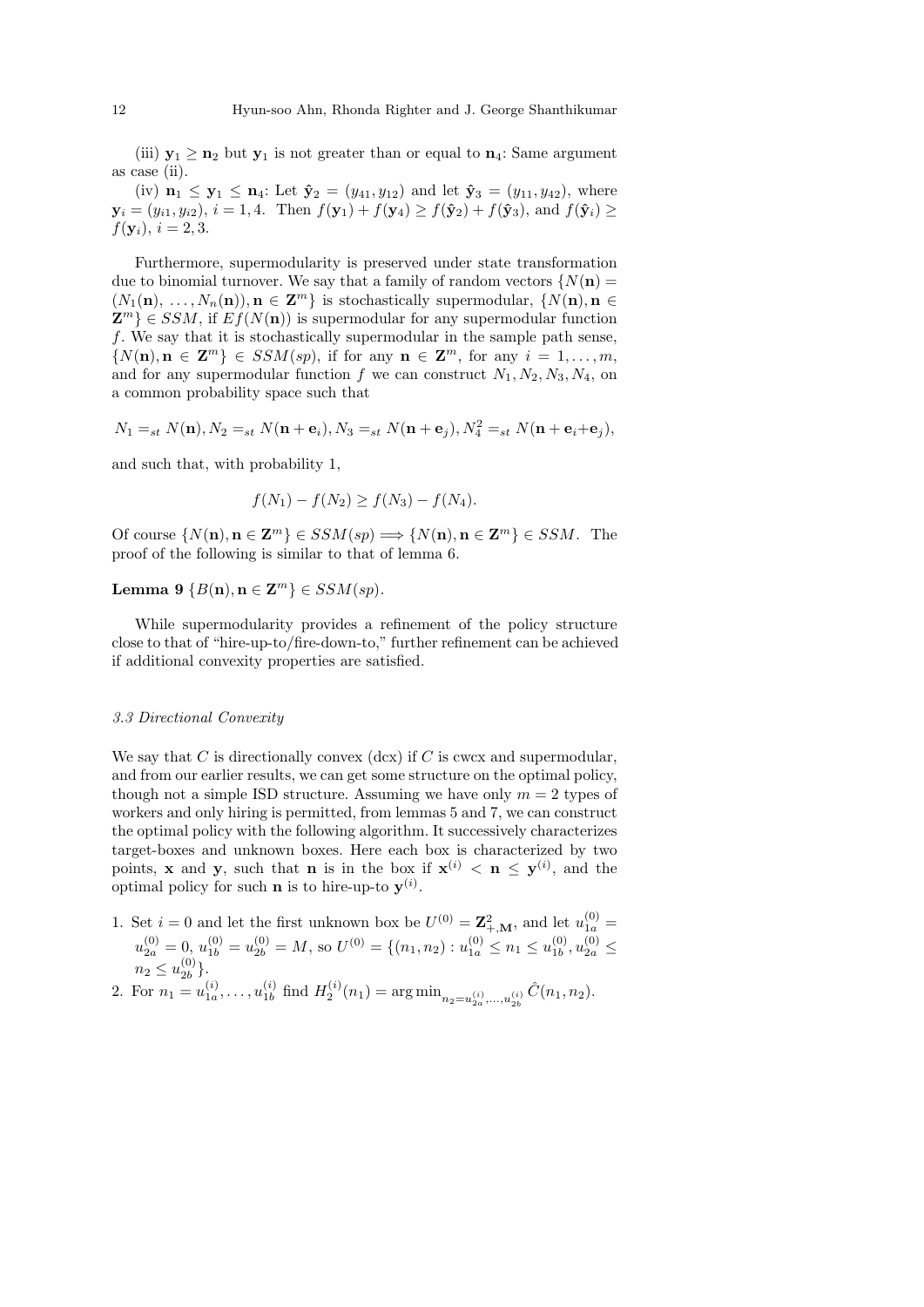Staffing Decisions for Heterogeneous Workers with Turnover 13

- 3. Find  $y_1^{(i)} = \arg \min_{n_1 = u_{1a}^{(i)}, \dots, u_{1b}^{(i)}} \hat{C}(n_1, H_2^{(i)}(n_1)),$  and let  $y_2^{(i)} = H_2^{(i)}(y_1^{(i)}).$ Thus,  $\mathbf{y}^{(i)}$  is the global minimum for  $U^{(i)}$ , and the optimal policy for  $\mathbf{u}_a^{(i)} \leq \mathbf{n} \leq \mathbf{y}^{(i)}$  is to hire-up-to  $\mathbf{y}^{(i)}$  (this is a target-box) and the optimal policy for  $y^{(i)} \leq n \leq u_b^{(i)}$  $b_i^{(i)}$  is to do nothing.
- 4. Let  $u_{1a}^{(i+1)} = u_{1a}^{(i)}$ ,  $u_{1b}^{(i+1)} = y_1^{(i)}$ ,  $u_{2a}^{(i+1)} = y_2^{(i)} + 1$ ,  $u_{2b}^{(i+1)} = u_{2b}^{(i)}$  $L_{2b}^{(i)}, U^{(i+1)} =$  $\{(n_1, n_2) : u_{1a}^{(i+1)} \leq n_1 \leq u_{1b}^{(i+1)}\}$  $u_{1b}^{(i+1)}, u_{2a}^{(i+1)} \leq n_2 \leq u_{2b}^{(i+1)}$  $\binom{(i+1)}{2b}$ .
- 5. Set *i* to  $i + 1$  and repeat 2-4 until  $U^{(i)} = \emptyset$ .
- 4'. Let  $u_{1a}^{(i+1')} = y_{1a}^{(i)} + 1$ ,  $u_{1b}^{(i+1')} = u_{1b}^{(i)}$  $u_{1b}^{(i)}, u_{2a}^{(i+1')} = u_{2a}^{(i)}, u_{2b}^{(i+1')} = y_2^{(i)},$  $U^{(i+1')} = \{(n_1, n_2) : u_{1a}^{(i+1')} \le n_1 \le u_{1b}^{(i+1')}$  $\overline{u}_{1b}^{(i+1')}, u_{2a}^{(i+1')} \leq n_2 \leq \overline{u}_{2b}^{(i+1')}$  $\binom{(i+1)}{2b}$ .
- 5'. Set i to  $i + 1'$  and repeat 2,3, and 4' until  $U^{(i)} = \emptyset$ .

Consider the following example of a dcx function.

$$
\hat{C}(\mathbf{n}) = 15 + .9n_1 + 1.3n_2 - \min\{13, 2n_1 + 3n_2\}.
$$

The optimal policy is shown below, where we give the values of  $\hat{C}$  for  $0 \leq$  $n_i \leq 7$ , with the values of  $n_1$  given along the bottom, and the values of  $n_2$ along the left side. Target values are indicated with bold script, and lines indicate target-boxes. Thus, the target-boxes are  $U^{(0)} = \{n : 0 \le n_1 \le$  $2, 0 \le n_2 \le 3$ ,  $U^{(1)} = \{ \mathbf{n} : 0 \le n_1 \le 2, n_2 = 4 \}, U^{(1')} = \{ \mathbf{n} : 3 \le n_1 \}$  $n_1 \leq 5, 0 \leq n_2 \leq 1$ , and  $U^{(2')} = \{n : 6 \leq n_1 \leq 7, n_2 = 0\}$ . Above the target-boxes it is optimal to do nothing

| $\overline{7}$ |          | 11.1 12.0 12.9 13.8 14.7 15.6 16.5 17.4                                 |                             |   |                                                                                            |   |     |
|----------------|----------|-------------------------------------------------------------------------|-----------------------------|---|--------------------------------------------------------------------------------------------|---|-----|
| 6              |          | 9.8 10.7 11.6 12.5 13.4 14.3 15.2 16.1                                  |                             |   |                                                                                            |   |     |
| $\bf 5$        |          | 8.5 9.4 10.3 11.2 12.1 13.0 13.9 14.8                                   |                             |   |                                                                                            |   |     |
| $\overline{4}$ | 8.2      | 8.1                                                                     |                             |   | $\vert$ 9.0 9.9 10.8 11.7 12.6 13.5                                                        |   |     |
| 3              |          | 9.9 8.8 7.7 8.6 9.5 10.4 11.3 12.2                                      |                             |   |                                                                                            |   |     |
| $\overline{2}$ |          | 11.6 10.5 9.4                                                           |                             |   | $\begin{array}{ c c c c c c c c } \hline 8.3 & 8.2 & 9.1 & 10.0 & 10.9 \hline \end{array}$ |   |     |
| $\mathbf{1}$   |          | 13.3 12.2 11.1 $\begin{bmatrix} 10.0 & 8.9 & 7.8 \end{bmatrix}$ 8.7 9.6 |                             |   |                                                                                            |   |     |
| $\theta$       |          | 15.0 13.9 12.8 11.7 10.6 9.5 $\boxed{8.4}$                              |                             |   |                                                                                            |   | 8.3 |
|                | $\theta$ | 1                                                                       | $\mathcal{D}_{\mathcal{L}}$ | 3 | 5                                                                                          | 6 | 7   |

.

Let us compare the optimal policy for this example with what it would be if we were permitted to hire fractional workers. In that case, the global minimum is at  $(0, 4.33)$ , so, if we start with no workers, the optimal policy is to hire no type 1 workers and 4.33 type 2 workers (vs. hiring 2 type 1 workers and 3 type 2 workers in the discrete case). If we start with 0 type 1 workers and 4 type 2 workers, then in the continous case the optimal policy is to hire no type 1 workers and 0.33 type 2 workers (vs. hiring 1 type 1 worker and 0 type 2 workers in the discrete case).

Though directional convexity is preserved under binomial turnover from lemmas 6 and 9, it is not propagated. Indeed, the cwcx function of example 1 is also supermodular, and hence is dcx, and it does not satisfy the propagation property.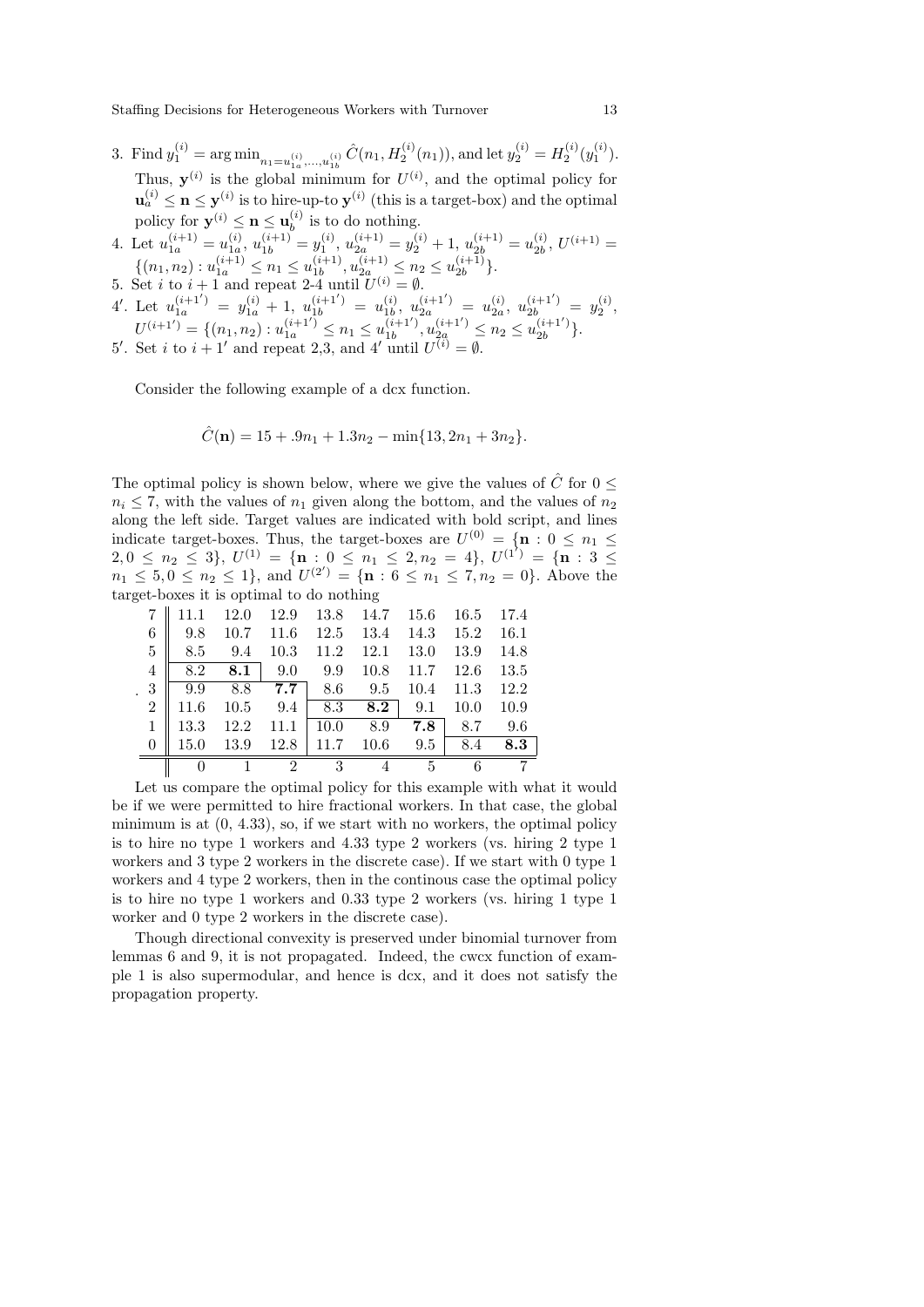## 3.4 Multimodularity

Multimodularity strengthens the notion of directional convexity, because multimodular functions are cwcx and supermodular. We will see that it gives us a full characterization of the optimal policy as an ISD policy for deterministic costs, and it satisfies the propagation property. Unfortunately, it does not satisfy the binomial preservation property.

We suppose there are  $m = 2$  types of workers. A function  $f(\mathbf{n})$  for  $\mathbf{n} \in \mathbb{Z}^2$ is multimodular if the following three inequalities hold, where the first two correspond to a type of midpoint convexity, and the third is supermodularity. For all  $\mathbf{n}, \mathbf{m} \in \mathbf{Z}^m$ ,

$$
f(\mathbf{n}+2\mathbf{e}_1) + f(\mathbf{n}+\mathbf{e}_2) \ge f(\mathbf{n}+\mathbf{e}_1) + f(\mathbf{n}+\mathbf{e}_1+\mathbf{e}_2)
$$
 (1)

$$
f(\mathbf{n}+2\mathbf{e}_2) + f(\mathbf{n}+\mathbf{e}_1) \ge f(\mathbf{n}+\mathbf{e}_2) + f(\mathbf{n}+\mathbf{e}_1+\mathbf{e}_2)
$$
 (2)

$$
f(\mathbf{n}) + f(\mathbf{n} + \mathbf{e}_1 + \mathbf{e}_2) \ge f(\mathbf{n} + \mathbf{e}_1) + f(\mathbf{n} + \mathbf{e}_2).
$$
 (3)

See Hajek [12] and Altman, Gaujal, and Hordijk [1].

A local optimum is a global optimum for multimodular functions where a local optimum is defined as follows. We say  $n^*$  is a local multimodular optimum if,  $f(\mathbf{n}^*) \leq f(\mathbf{n}^* + \mathbf{e}_i)$ ;  $f(\mathbf{n}^*) \leq f(\mathbf{n}^* - \mathbf{e}_i)$ ,  $i = 1, 2$ , and  $f(\mathbf{n}^*) \leq$  $f(\mathbf{n}^*+\mathbf{e}_1-\mathbf{e}_2)$ . If f is multimodular and  $\mathbf{n}^*$  is a local optimum, then it is a global optimum, i.e.,  $f(\mathbf{n}^*) \leq f(\mathbf{m})$  for all  $\mathbf{m} \in \mathbf{Z}^2$ . Note that the condition for local optimum is stronger than that claimed in Altman, Gaujal, and Hordijk [1]. The requirement of the stronger condition was recently shown by Murota [21].

For multimodular functions, even in higher dimensions than two, the optimal policy has the ISD structure. This can be shown from theorem 1 and the fact that the piecewise affine interpolation of a multimodular function is jointly convex [1]. See also Narongwanich, Duenyas, and Birge [23].

**Theorem 2** If C is multimodular then the optimal policy has the following hire-up-to/fire-down-to structure. For each i there exist two functions  $U_i(\mathbf{x}^i) \leq D_i(\mathbf{x}^i)$ , such that for a given starting state  $\mathbf{x}$ , for each i, if  $x_i \ll U_i(\mathbf{x}^i)$  hire up to  $U_i(\mathbf{x}^i)$  type i workers, i.e., hire  $U_i(\mathbf{x}^i) - x_i$  type *i* workers, if  $x_i > D_i(\mathbf{x}^i)$  fire down to  $D_i(\mathbf{x}^i)$  workers, and otherwise do not hire or fire type i workers.

Moreover, multimodular functions propagate under the dynamic programming recursion. That is, when f is multimodular, so is g where  $g(n)$  $\min_{\mathbf{m}} f(\mathbf{m}, \mathbf{n})$  [23].

We say that a family of random vectors  $\{N(\mathbf{n}) = (N_1(\mathbf{n}), \ldots, N_n(\mathbf{n})), \mathbf{n} \in$  $\mathbf{Z}^m$  is stochastically multimodular,  $\{N(\mathbf{n}), \mathbf{n} \in \mathbf{Z}^m\} \in \mathcal{S}MM$ , if  $Ef(N(\mathbf{n}))$ is multimodular for any multimodular function  $f$ . We say that it is stochastically multimodular in the sample path sense,  $\{N(\mathbf{n}), \mathbf{n} \in \mathbb{Z}^2\} \in \mathcal{SMM}(sp)$ , if for any  $\mathbf{n} \in \mathbb{Z}^2$  and for  $j = 1, 2, 3$  (corresponding to inequalities 1-3)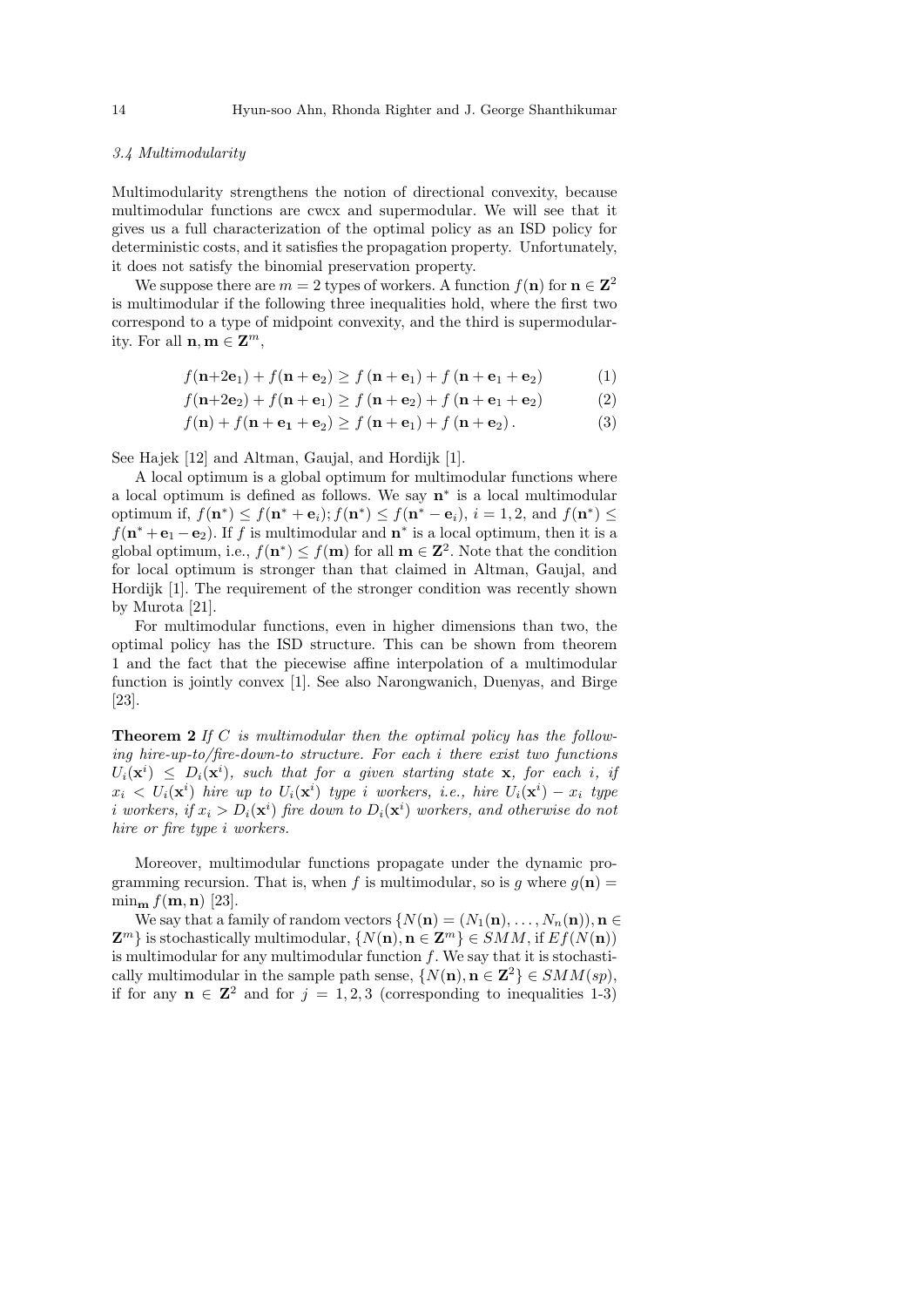and for any multimodular function  $f$  we can construct  $N_1^j, N_2^j, N_3^j, N_4^j$ , on a common probability space such that

$$
N_1^1 = {}_{st}N(\mathbf{n} + \mathbf{e}_2), N_2^1 = {}_{st}N(\mathbf{n} + \mathbf{e}_1),
$$
  
\n
$$
N_3^1 = {}_{st}N(\mathbf{n} + \mathbf{e}_1 + \mathbf{e}_2), N_4^1 = {}_{st}N(\mathbf{n} + 2\mathbf{e}_1),
$$
  
\n
$$
N_1^2 = {}_{st}N(\mathbf{n} + \mathbf{e}_1), N_2^2 = {}_{st}N(\mathbf{n} + \mathbf{e}_2),
$$
  
\n
$$
N_3^2 = {}_{st}N(\mathbf{n} + \mathbf{e}_1 + \mathbf{e}_2), N_4^2 = {}_{st}N(\mathbf{n} + 2\mathbf{e}_2),
$$
  
\n
$$
N_1^2 = {}_{st}N(\mathbf{n}), N_2^2 = {}_{st}N(\mathbf{n} + \mathbf{e}_1),
$$
  
\n
$$
N_3^2 = {}_{st}N(\mathbf{n} + \mathbf{e}_2), N_4^2 = {}_{st}N(\mathbf{n} + \mathbf{e}_1 + \mathbf{e}_2),
$$

and such that, for  $j = 1, 2, 3$ , with probability 1,

$$
f(N_1^j) + f(N_4^j) \ge f(N_2^j) + f(N_3^j).
$$

Of course  $\{N(\mathbf{n}), \mathbf{n} \in \mathbb{Z}^2\} \in \mathcal{SMM}(sp) \Longrightarrow \{N(\mathbf{n}), \mathbf{n} \in \mathbb{Z}^2\} \in \mathcal{SMM}.$ 

We will show below that multimodularity is not preserved in general for binomial transformations, but first we show that a special case of a binomial random variable does indeed preserve multimodularity, in the strong, sample path, sense.

Let  $B_i(n)$ ,  $i = 1, 2$  be independent binomially distributed random variables with parameters  $n_i$  and  $p_i$  for some  $p_i$ , and let  $B(\mathbf{n}) = (B_1(\mathbf{n}), B_2(\mathbf{n})).$ 

Lemma 10 If  $p_1 = p_2 =: p$ ,  $\{B(n), n \in \mathbb{Z}^2\} \in \mathcal{SMM}(sp)$ .

*Proof* We show the result for the first inequality,  $N_i^1$ ; the arguments for the other two are similar. Given  $\mathbf{n} \in \mathbb{Z}^2$ , first generate  $N_0^1 =_{st} B(\mathbf{n})$ . With probability  $p^2$  let

$$
N_1^1 = N_0^1 + \mathbf{e}_2, N_2^1 = N_0^1 + \mathbf{e}_1, N_3^1 = N_0^1 + \mathbf{e}_1 + \mathbf{e}_2, N_4^1 = N_0^1 + 2\mathbf{e}_1,
$$

with probability  $(1-p)^2$  let  $N_1^1 = N_2^1 = N_3^1 = N_4^1 = N_0^1$ ,

with probability  $p(1-p)$  let  $N_1^1 = N_2^1 = N_0^1, N_3^1 = N_4^1 = N_0^1 + \mathbf{e}_1$ , and with probability  $p(1-p)$  let  $N_1^1 = N_3^1 = N_0^1 + \mathbf{e}_2, N_2^1 = N_4^1 =$  $N_0^1 + e_2.$ 

Then  $N_1^1, N_2^1, N_3^1, N_4^1$  have the appropriate marginal distributions, and inequality 3.4 holds for f multimodular.

Of course the same proof shows that even for  $p$  a random variable,  ${B(n), n \in \mathbb{Z}^2} \in \mathcal{SMM}(sp)$  (by conditioning on p). The following result shows that the assumption of identical departure rates cannot be relaxed for stochastic multimodularity to be preserved.

**Proposition 1**  $\{B(\mathbf{n}), \mathbf{n} \in \mathbb{Z}^2\} \notin SMM$  in general.

*Proof* For  $\{B(\mathbf{n}), \mathbf{n} \in \mathbb{Z}^2\} \in \mathcal{S}MM$  we need, from inequality (1),

$$
\Delta_1 := Ef(B(\mathbf{n} + \mathbf{e}_2)) + Ef(B(\mathbf{n} + 2\mathbf{e}_1))
$$
  
- 
$$
[Ef(B(\mathbf{n} + \mathbf{e}_1)) + Ef(B(\mathbf{n} + \mathbf{e}_1 + \mathbf{e}_2))] \ge 0.
$$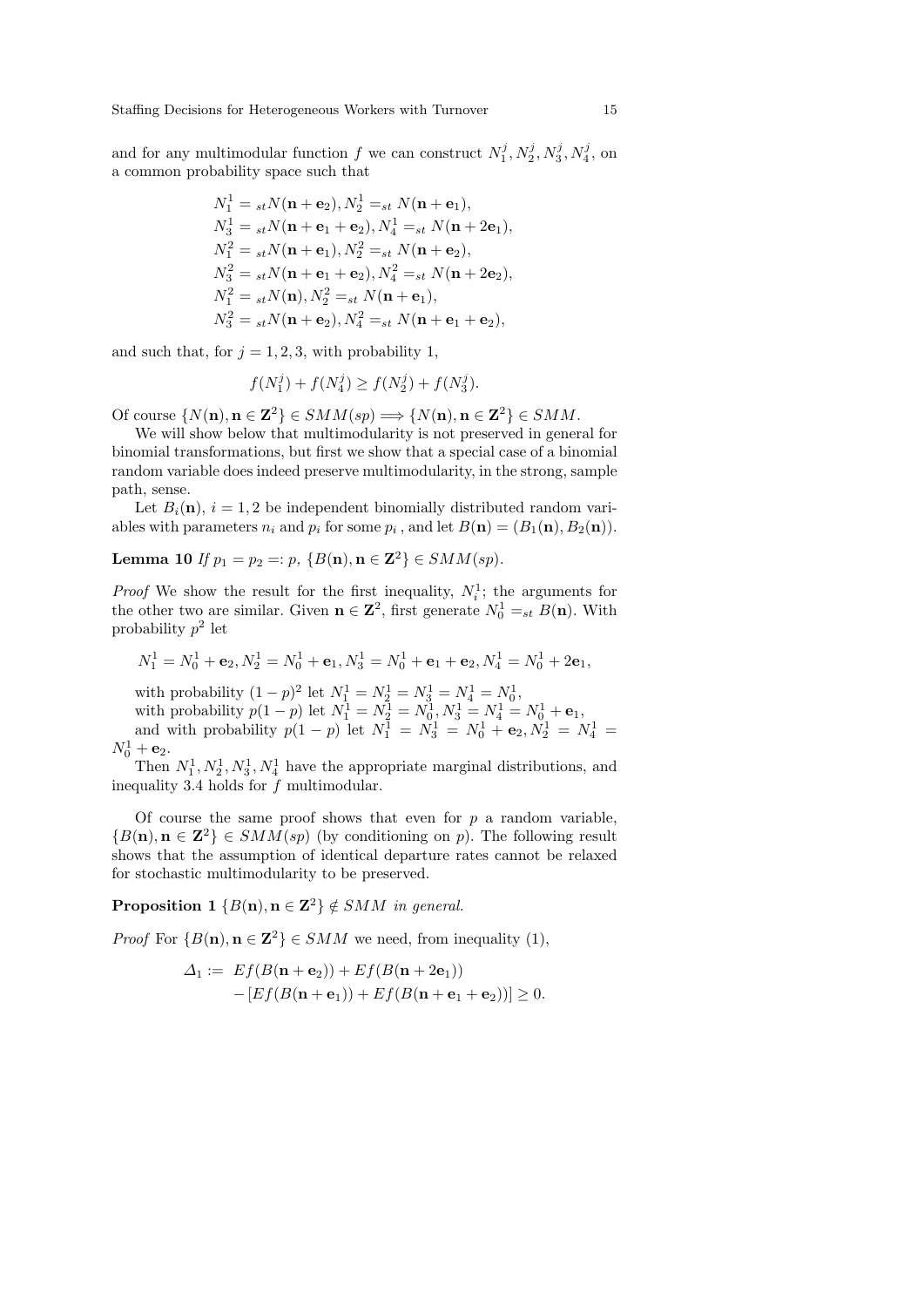We have

$$
\Delta_1 = p_2Ef(B(\mathbf{n}) + \mathbf{e}_2) + (1 - p_2)Ef(B(\mathbf{n})) + p_1^2Ef(B(\mathbf{n}) + 2\mathbf{e}_1)
$$
  
+2p<sub>1</sub>(1 - p<sub>1</sub>)Ef(B(\mathbf{n}) + \mathbf{e}\_1) + (1 - p\_1)^2Ef(B(\mathbf{n}))  
-[p<sub>1</sub>Ef(B(\mathbf{n}) + \mathbf{e}\_1) + (1 - p\_1)Ef(B(\mathbf{n})) + p\_1p\_2Ef(B(\mathbf{n}) + \mathbf{e}\_1 + \mathbf{e}\_2)  
+p<sub>1</sub>(1 - p<sub>2</sub>)Ef(B(\mathbf{n}) + \mathbf{e}\_1) + p<sub>2</sub>(1 - p<sub>1</sub>)Ef(B(\mathbf{n}) + \mathbf{e}\_2)  
+ (1 - p<sub>1</sub>)(1 - p<sub>2</sub>)Ef(B(\mathbf{n}))]  
= p<sub>1</sub>{(p<sub>1</sub> - p<sub>2</sub>) [Ef(B(\mathbf{n}) + 2\mathbf{e}\_1) - 2Ef(B(\mathbf{n}) + \mathbf{e}\_1) + Ef(B(\mathbf{n}))]  
+p<sub>2</sub>[Ef(B(\mathbf{n}) + \mathbf{e}\_2) + Ef(B(\mathbf{n}) + 2\mathbf{e}\_1) - Ef(B(\mathbf{n}) + \mathbf{e}\_1)  
-Ef(B(\mathbf{n}) + \mathbf{e}\_1 + \mathbf{e}\_2)]}

The second term is positive from inequality (1), and if  $p_1 \geq p_2$  the first term is positive because multimodular functions are componentwise convex. On the other hand, if we compute  $\Delta_2$  for inequality (2), we will need  $p_2 \geq p_1$ for the corresponding first term to be positive. Thus, we can construct an example so that one of them is negative for appropriately chosen  $f, p_1$ , and  $p_2$ . For example, consider  $f(n,m) = n^2 + m^2 + 2mn$ , which is a multimodular function. Then  $\Delta_1 \geq 0$  iff  $p_1 \geq p_2$ , but  $\Delta_2 \geq 0$  iff  $p_1 \leq p_2$ .

We mention here another stochastic model that preserves multimodularity. In this case, all of the workers of a given type leave with some (possibly random) probability. This is basically the stochastic assumption for the model of Narongwanich et al, [23] in which (all of the) capacity of a given type can become obsolete. The proof is similar to that of lemma 10.

**Lemma 11** Suppose  $N_i(\mathbf{n}) = n_i$  with some, possibly random, probability  $p_i$ and 0 with probability  $1-p_i$ , where the  $N_i$ 's are not necessarily independent. Then  $\{N(\mathbf{n}), \mathbf{n} \in \mathbb{Z}^2\} \in \mathcal{S}MM(sp).$ 

Summarizing our strongest results for multimdodular cost functions, we have the following

**Theorem 3** Suppose that for our original, multistage model,  $C_t(y_1, y_2, \theta)$ is multimodular in **y** for all  $\theta$ . Also suppose that  $N_{it}(y_{it}, \theta_t)$ ,  $i = 1, 2$ , are independent binomial random variables with parameters  $y_{it}$  and  $\theta_t$  (for all i), or  $N_{it}(y_{it}, \theta_t)$ ,  $i = 1, 2$  are all-or-nothing random variables as defined in lemma 11 with parameters  $y_{it}$  and  $\theta_{it}$ . Then the optimal policy is an ISD policy.

**Theorem 4** Suppose that for a **single**-stage model,  $C(y_1, y_2, \theta)$  is multimodular in y for all  $\theta$ . Also suppose that  $N_{it}(y_{it}, \theta_t)$  are independent binomial random variables with parameters  $y_{it}$  and  $\theta_{it}$ . Then the optimal policy is an ISD policy.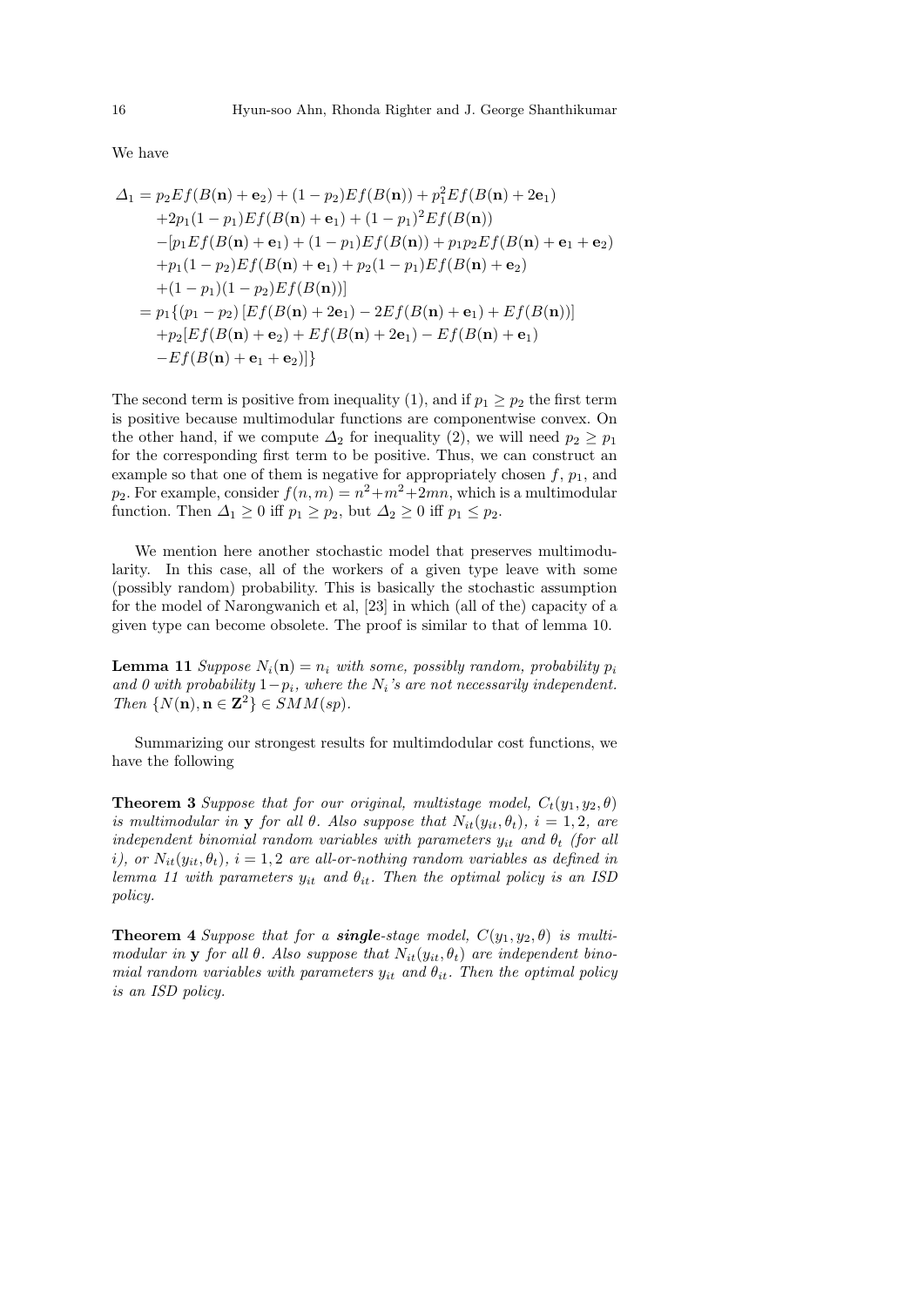#### 4 Acknowledgements

We would like to thank the organizers of this workshop and special volume for their efforts, and the referee for helpful comments. We especially wish to thank Arie Hordijk for his inspiration and dedication to the field.

#### References

- 1. Altman E, Gaujal B and Hordijk A (2000) Multimodularity, convexity, and optimizations properties. Math. of Opns. Res. 25: 324-347.
- 2. Armony M and Maglaris C (2003) On customer contact centers with a callback option: customer decisions, routing rules, and system design. Opns. Res. 52: 271-292.
- 3. Bartholomew DJ, Forbes AF and McClean SI (1991) Statistical techniques for Manpower Planning, 2nd Ed. John Wiley and Sons, New York.
- 4. Berman O and Larson RC (1994) Determining optimal pool size of a temporary call-in work force. Europ. J. of Opns. Res. 73: 55-64.
- 5. Bordoloi SK and Matsuo H (2001) Human resource planning in knowledgeintensive operations: A model for learning with stochastic turnover. Europ. J. of Opns. Res. 130: 169-189.
- 6. Borst S and Seri P (1999) Robust algorithms for sharing agents with multiple skills. Working paper, Bell Laboratories, Lucent Technologies, Murray Hill, NJ.
- 7. Dixit A (1997) Investment and employment dynamics in the short run and the long run. Oxford Econ. Papers 49: 1-20.
- 8. Eberly JC and van Mieghem JA (1997) Multi-factor dynamic investment under uncertainty. J. of Econ. Theory 75: 345-387.
- 9. Fine CH and Freund RM (1990) Optimal investment in product-flexible manufacturing capacity. Mgt. Sci. 36: 449-466.
- 10. Gans N, Koole G, and Mandelbaum A (2003) Telephone call centers: Tutorial, review, and research prospects. Manuf. & Service Opns. Mgt. 5: 79–141.
- 11. Gans N and Zhou Y-P (2002) Managing learning and turnover in employee staffing. Opns. Res. 50: 991-1006.
- 12. Hajek B (1985) Extremal splittings of point processes. Math. of Opns. Res. 10: 543-556.
- 13. Harrison JM and van Mieghem JA (1999) Multi-resource investment strategies: Operational hedging under demand uncertainty. Eur. J. of Opnl. Res. 113: 17-29.
- 14. Harrison JM and Zeevi A (2003) A Method for Staffing Large Call Centers Based on Stochastic Fluid Models. Preprint.
- 15. Karlin S (1968) Total Positivity, vol.1. Stanford CA: Stanford University Press.
- 16. Koole G and Mandelbaum A (2002) Queueing models of call centers: An introduction. Annals of Opns Res, 113, 41–59, 2002.
- 17. Koole G, Pot A and Talim J (2003) Routing heuristics for multi-skill call centers. Proceedings of the 2003 Winter Simulation Conference.
- 18. Larson RC and Pinker EJ (2000) Staffing challenges in financial services, in Creating Value in Financial Services: Strategies, Operations, and Technologies, E.L. Melnick, P.R. Nayyar, M.L. Pinedo, S. Seshadri (Eds.). Boston: Kluwer Academic Publishers, Chapter 17: 327–356.